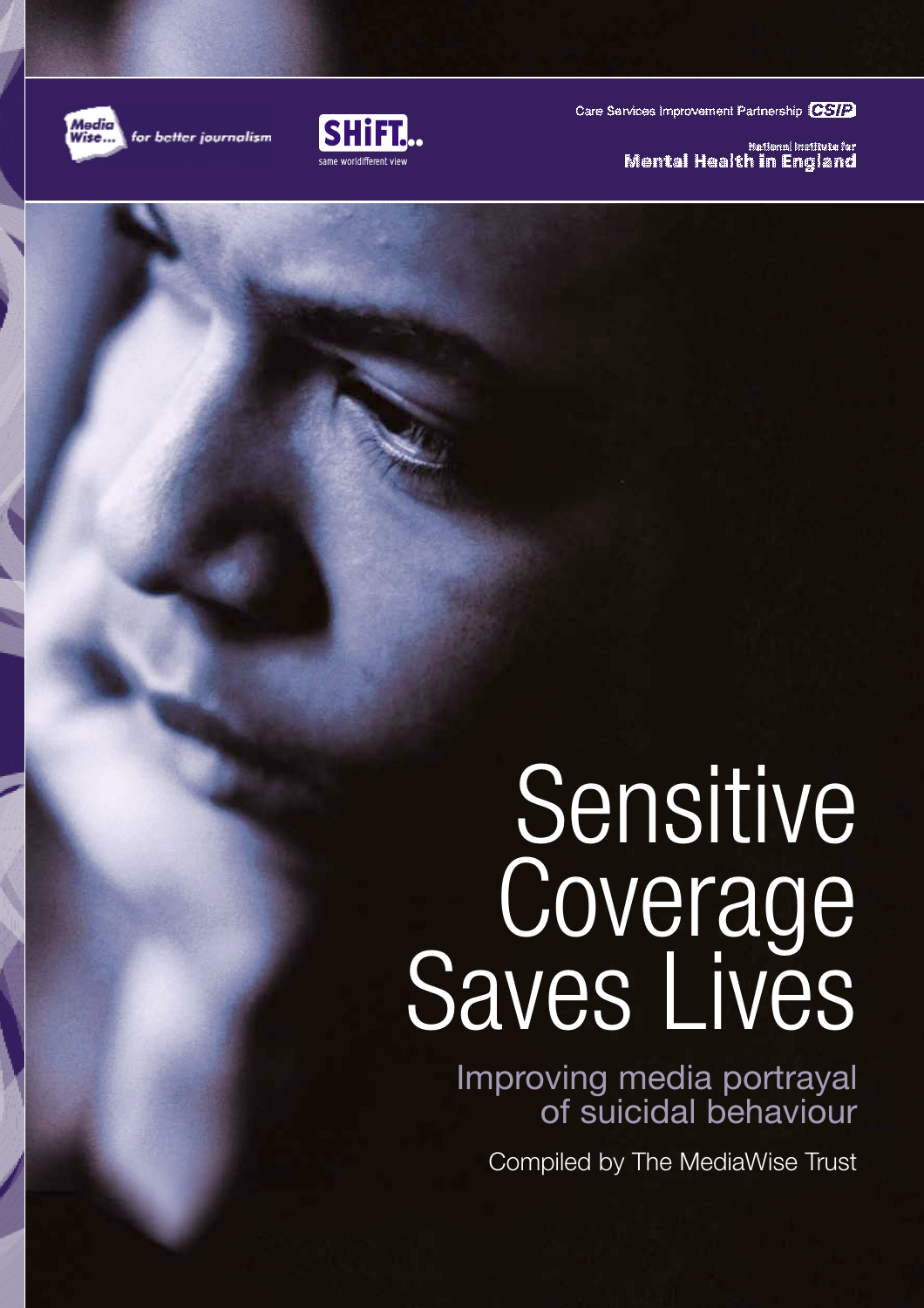#### DH INFORMATION READER BOX

| Policy                  |                                                                | Estates             |                                                                    |
|-------------------------|----------------------------------------------------------------|---------------------|--------------------------------------------------------------------|
| HR / Workforce          |                                                                | Performance         |                                                                    |
| Management              |                                                                | IM & T              |                                                                    |
| Planning                |                                                                | Finance             |                                                                    |
| Climical                |                                                                | Partnership Working |                                                                    |
|                         |                                                                |                     |                                                                    |
| <b>Document Purpose</b> | For Information                                                |                     |                                                                    |
| <b>ROCR Ref:</b>        |                                                                | Gateway Ref:        | 7859                                                               |
| Title                   | Sensitive Coverage Saves Lives                                 |                     |                                                                    |
| Author                  | National Institute for Mental Health in England                |                     |                                                                    |
| <b>Publication Date</b> | Jun 2007                                                       |                     |                                                                    |
| <b>Target Audience</b>  |                                                                |                     | Communications Leads, Standard Seven(Suicide Prevention) Leads     |
|                         |                                                                |                     |                                                                    |
| <b>Circulation List</b> | Voluntary Organisations, Media professionals i.e. journalists, |                     |                                                                    |
|                         | producers etc                                                  |                     |                                                                    |
|                         |                                                                |                     |                                                                    |
| Description             |                                                                |                     | The report outlines the results of consultations with journalists, |
|                         |                                                                |                     | suicide prevention agencies and mental health groups conducted by  |
|                         | the journalism ethics charity MediaWise. It makes              |                     |                                                                    |
|                         |                                                                |                     | recommendations for action by media organisations and suicide      |
|                         | prevention agencies.                                           |                     |                                                                    |
|                         |                                                                |                     |                                                                    |
| <b>Cross Ref</b>        | The National Suicide Prevention Strategy for England           |                     |                                                                    |
| <b>Superceded Docs</b>  |                                                                |                     |                                                                    |
|                         |                                                                |                     |                                                                    |
| Action Required         | To note the findings and conclusions outlined in this report   |                     |                                                                    |
|                         |                                                                |                     |                                                                    |
| Timing                  | N/A                                                            |                     |                                                                    |
| <b>Contact Details</b>  | Keith Foster                                                   |                     |                                                                    |
|                         | NIMHE                                                          |                     |                                                                    |
|                         | Room 8E44 Quarry House                                         |                     |                                                                    |
|                         | <b>Ouarry Hill</b>                                             |                     |                                                                    |
|                         | Leeds LS2 7UE                                                  |                     |                                                                    |
|                         | 0113 2546207                                                   |                     |                                                                    |
|                         | keith.foster@dh.gsi.gov.uk                                     |                     |                                                                    |
|                         |                                                                |                     |                                                                    |
| For Recipients Use      |                                                                |                     |                                                                    |
|                         |                                                                |                     |                                                                    |
|                         |                                                                |                     |                                                                    |
|                         |                                                                |                     |                                                                    |
|                         |                                                                |                     |                                                                    |
|                         |                                                                |                     |                                                                    |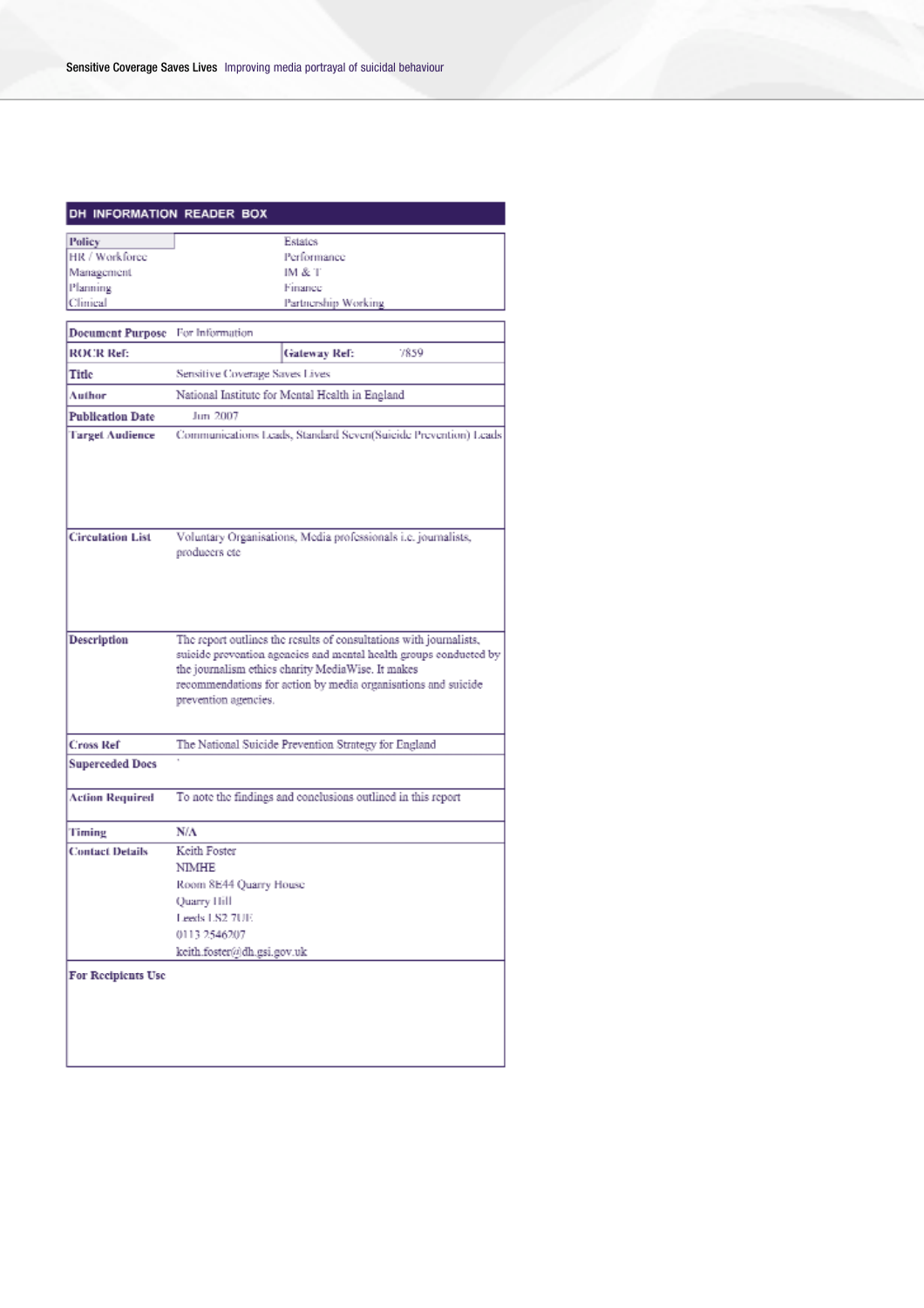### **CONTENTS**

|         | Foreword                               | $\overline{2}$ |
|---------|----------------------------------------|----------------|
| Preface |                                        | 3              |
|         | Introduction                           |                |
|         | Background                             | 4              |
|         | The Report                             | 4              |
|         | The Evidence                           | 4              |
|         | 1 Survey of Journalists                |                |
|         | a Methodology                          | 6              |
|         | b Summary of findings                  | 7              |
|         | c Summary conclusions                  | 10             |
|         | 2 Interviews with Journalists          |                |
|         | a Methodology                          | 10             |
|         | b Summary of responses                 | 11             |
|         | c MediaWise and the NUJ Ethics Council | 17             |
|         | d Summary conclusions                  | 19             |
|         | 3 The voluntary sector response        |                |
|         | a Methodology                          | 19             |
|         | b Summary of interview results         | 20             |
|         | c Roundtable discussions               | 23             |
|         | d Summary conclusions                  | 25             |
|         | 4 Review of recent coverage            |                |
|         | a Methodology                          | 26             |
|         | <b>b</b> Review                        | 26             |
|         | c Summary conclusions                  | 29             |
|         | The Way Forward                        | 30             |
|         |                                        |                |

#### Appendicies

Available online at *www.nimhe.csip.org.uk*, *www.shift.org.uk* and *www.mediawise.org.uk*

- i Survey questionnaire
- ii Interview questions
- iii Roundtable topics
- iv List of guidelines, suicide prevention agencies, and relevant literature
- v Reporting suicide worldwide A MediaWise survey of guidelines and training
- vi Outline of the MediaWise 'Reporting Suicide' training modules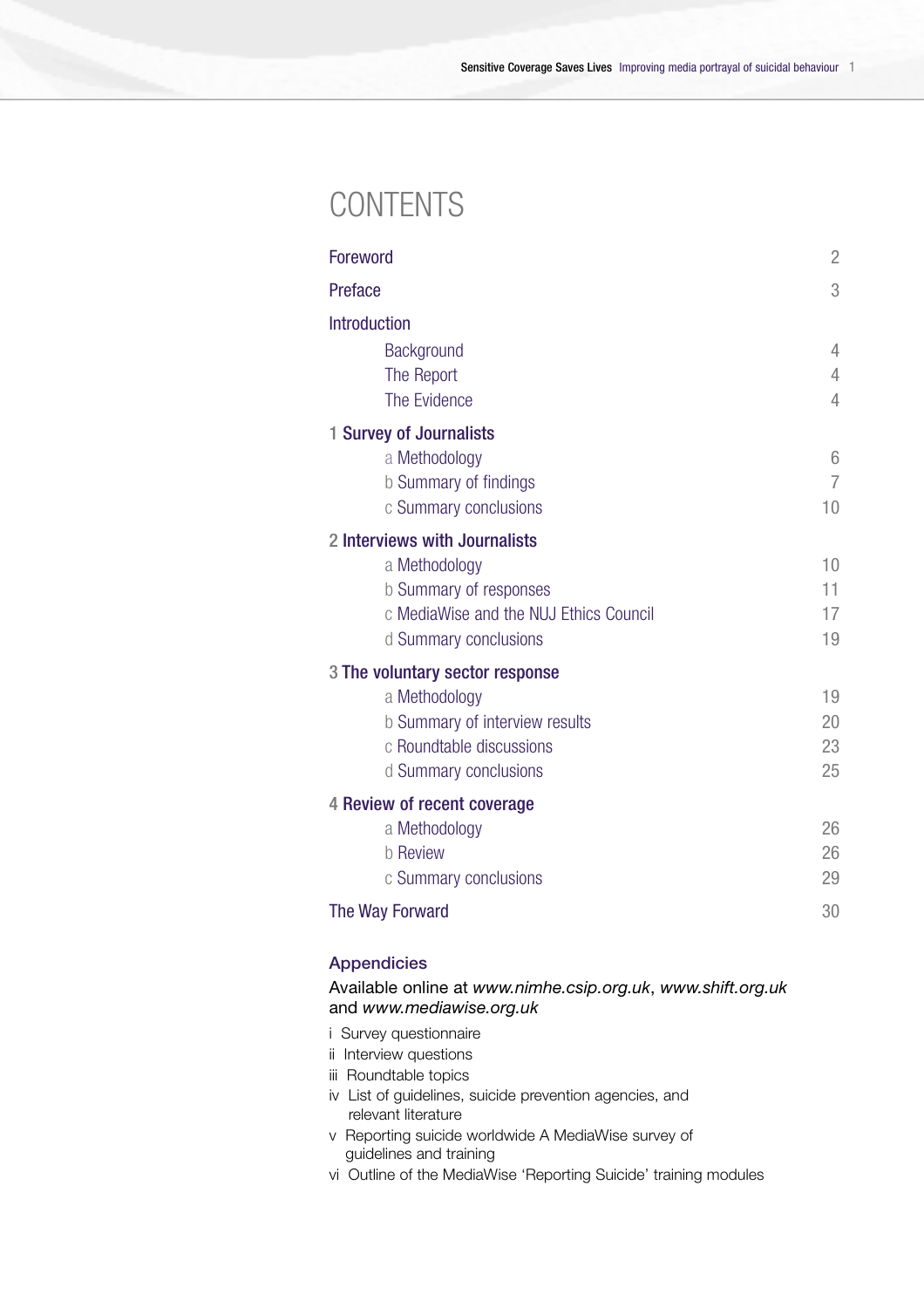# Foreword

The national suicide prevention strategy for England made a commitment to improve the reporting of suicide and suicidal behaviour in the media as one of its six goals. We all recognise that the media has a significant influence on our behaviour. Those working in suicide prevention and research activities are also very aware of the evidence that suggests sensitive reporting of suicides can save lives and deter copycat suicides. We have made a commitment to work with the media to help improve the way suicide and suicidal behaviour are portrayed in the media. This report commissioned from The MediaWise Trust is the first but an important step in taking this commitment forward.

The announcement in summer 2006 of a new sub-clause to the Editors' Code of Practice to address copycat suicides is very welcome. This report, which outlines the results of consultations with those working in the media on current coverage of suicide and makes recommendations to encourage more sensitive and responsible coverage, is timely. It provides a platform for those working in suicide prevention activities to engage with media colleagues and help them support this sub-clause.

Action by the media that avoids excessive detail about methods used in suicides can only discourage copycat suicides and thus save lives. In addition, sensitive coverage of such tragic incidents will help avoid further needless distress to the family and friends of someone who has died in this way.

We now need to consider carefully the findings and conclusions outlined in this report and work together to achieve a real and sustained improvement in the way suicide and suicidal behaviour are portrayed in the media.

Ang Cly اسمعا

Professor Louis Appleby National Director for Mental Health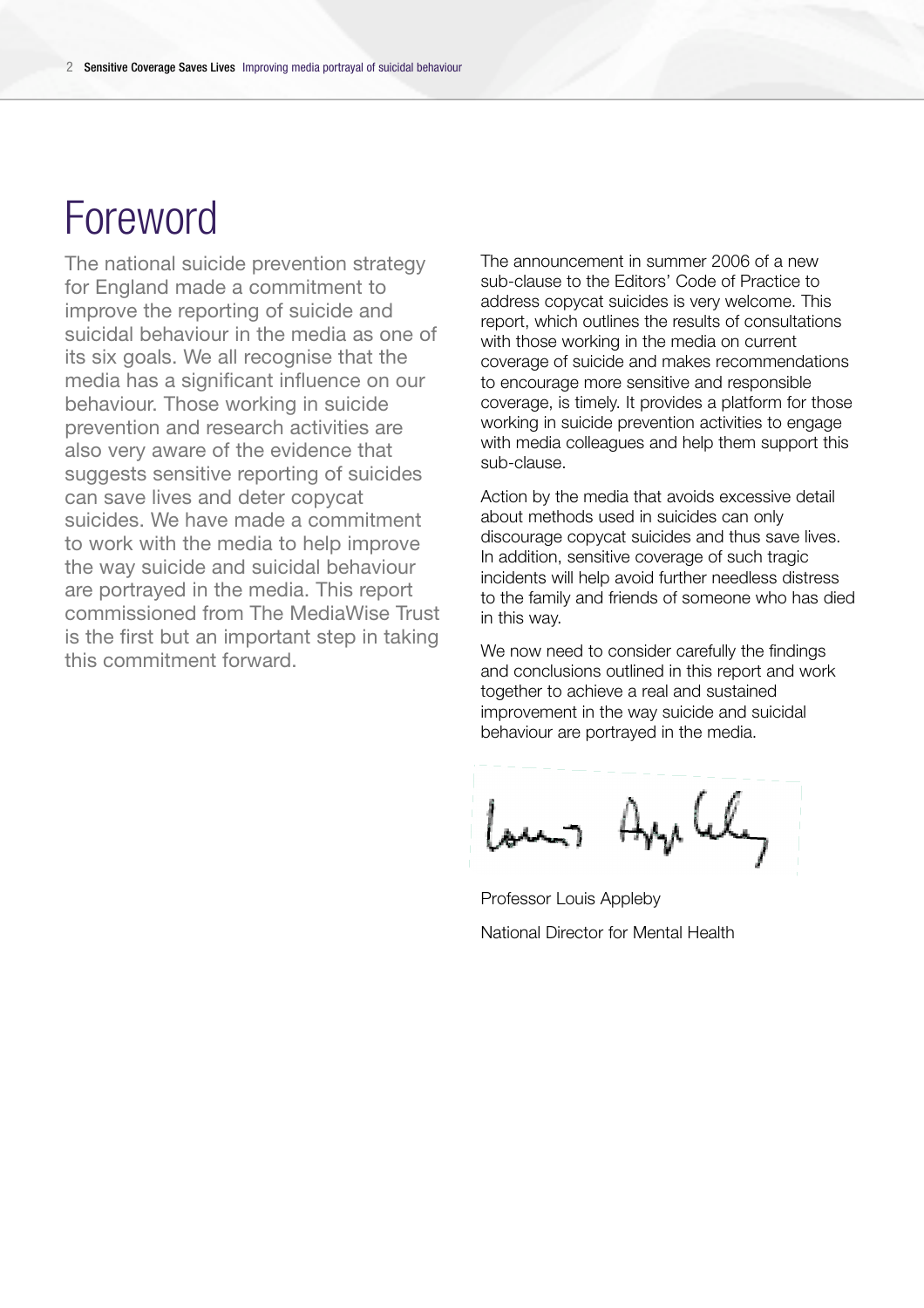# Preface

#### The Editors' Code of Practice and the Press Complaints Commission

The brief for the study was prepared in January 2006, during which a particularly significant example of problematic press coverage of suicide hit the headlines. On 4 January three newspapers - the Evening Standard (London), The Times, and The Sun - all published pictures of a woman leaping to her death from the ledge of a London hotel. Their decision to publish was criticised by mental health agencies and a series of complaints were made to the Press Complaints Commission (PCC). Although the complaints were not upheld by the PCC, eventually the Editor's Code of Practice it polices was modified to require special care in reporting of suicide.

At the time the Press Board of Finance Editors' Code Committee was undertaking its first annual review of the Code, and had invited suggestions from the public. Samaritans and The MediaWise Trust, both of which had campaigned for years for more sensitive coverage of suicidal behavior, made submissions calling for a new Clause to be introduced.

The wording proposed by MediaWise in consultation with relatives of suicides who had complained about media coverage read: 'Particular care should be taken when reporting the circumstances of newsworthy suicides, to avoid sensationalism and unnecessary detail about suicide methods, and to consider the consequences for family members, especially children.'

In March 2006 the PCC had dismissed complaints about the newspapers' use of images of the woman falling to her death on the grounds that the existing Code had not been breached since the decision to publish was more one of 'taste and decency' over which the PCC has no jurisdiction.

However, on 29 June 2006 the Editor's Code Committee announced that a new sub-clause would be added to Clause 5 of the Code, which deals with 'Intrusion into Grief and Shock'. Exceptions can be made to breaches of the subclause only if it can be shown that matters of overriding 'public interest' are at stake.

#### The new Editor's Code of Practice sub-clause

#### 5.ii *When reporting suicide, care should be taken to avoid excessive detail about the method used*.

Explaining the decision, Les Hinton, Executive Chairman of News International, who chairs the Editors' Code Committee said: "During our annual review, we received convincing evidence, from the Samaritans and others, that media reporting of Suicide often prompted copycat cases. It is an international phenomenon."

"We have attempted to minimise that risk - while maintaining the public's right to know - by emphasising the need for care to avoid excessive detail, unless it is in the wider public interest to give the information. For example, while it might be perfectly proper to report that the suicide was caused by an overdose of Paracetamol, it would probably be excessive to state the number of tablets used."

Mental health and suicide prevention agencies, many of which publish guidelines for journalists, welcomed this breakthrough.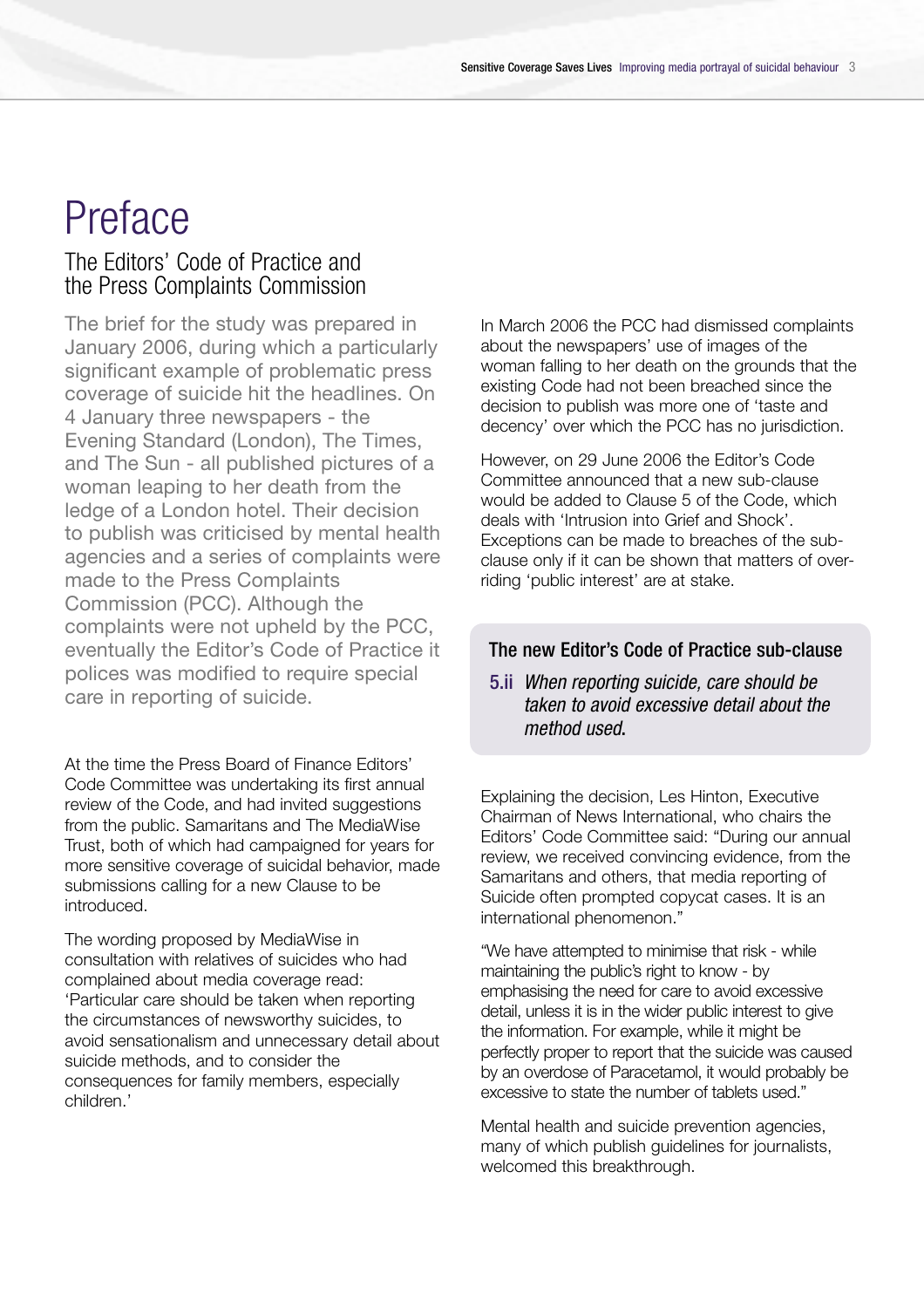# **Introduction**

### **Background**

Media of all kinds have a significant impact on our behaviour and can help to form our attitudes. There is evidence (see below) that the reporting and portrayal of suicidal behaviour in the media may have potentially negative influences, especially on young people or those already at risk.

The Shift programme has made a commitment to work with the media to improve the way it reports on mental health issues. In particular, in response to Goal 4 of the suicide prevention strategy for England "To improve reporting of suicidal behaviour in the media" Shift is committed to ensuring: ". . . that iournalists and editors have effective guidance and support on the reporting of suicides."

There has been a wealth of guidance and information aimed at the media over recent years to encourage more sensible and measured coverage in the reporting and portrayal of suicidal behaviour. Much of this guidance can be viewed in this report's appendices (published on-line at: www.nimhe.csip.org.uk, www.shift.org.uk and www.mediawise.org.uk). This study was commissioned as a means of examining the efficacy of existing guidelines and to establish ways of working with the media that would help support a sustained improvement in the portrayal of suicide and suicidal behaviour in the media.

### The Report

This report outlines the result of consultations with journalists, suicide prevention agencies and mental health groups conducted by the journalism ethics charity MediaWise during the period April to June 2006, on behalf of the Care Services Improvement Partnership (CSIP) and the National Institute for Mental Health in England.

The study is part of both the Shift programme to reduce the stigma and discrimination experienced by people with mental health problems and the national suicide prevention strategy for England.

The main purpose of the study was to consider the efficacy of existing guidelines for journalists on coverage of suicide, to review recent media coverage of suicide, and to make recommendations for action by media organisations and suicide p revention agencies to encourage sensitive and responsible coverage of suicidal behaviour. The study did not concern itself with other related topical issues, such as assisted suicide, suicide 'pacts', euthanasia or terrorist activity (suicide bombers).

### The Evidence

The complex question of whether media portrayal might influence suicidal behaviour has been a matter of debate for a long time. As far back as 1841 doctor and statistician William Farr considered that:

*"no fact is better established in science than that suicide (and murder may perhaps be added) is often committed from imitation . . . Do the advantages of publicity counterbalance the evils attendant on one such death? Why should cases of suicide be recorded at length in the papers any more than cases of fever?"*<sup>1</sup>

During the 1970s researchers in the USA investigated the impact of 38 nationally televised items about suicide on teenage suicidal behaviour over a six year period, and concluded that 'the best available explanation is that television stories about suicide trigger additional suicides, perhaps because of imitation'.2

- *1 Quoted in Gunnell, D Reporting suicide: The effect of media coverage on patterns of self harm British Medical Journal 1994;308:1446-47 (28 May 1994)*
- *2 Phillip D P & Carstensen L L Clustering of teenage suicides after television news stories about suicide New England Journal of Medicine, Vol 315:685-689, No, 11 (11 Sept 1986)*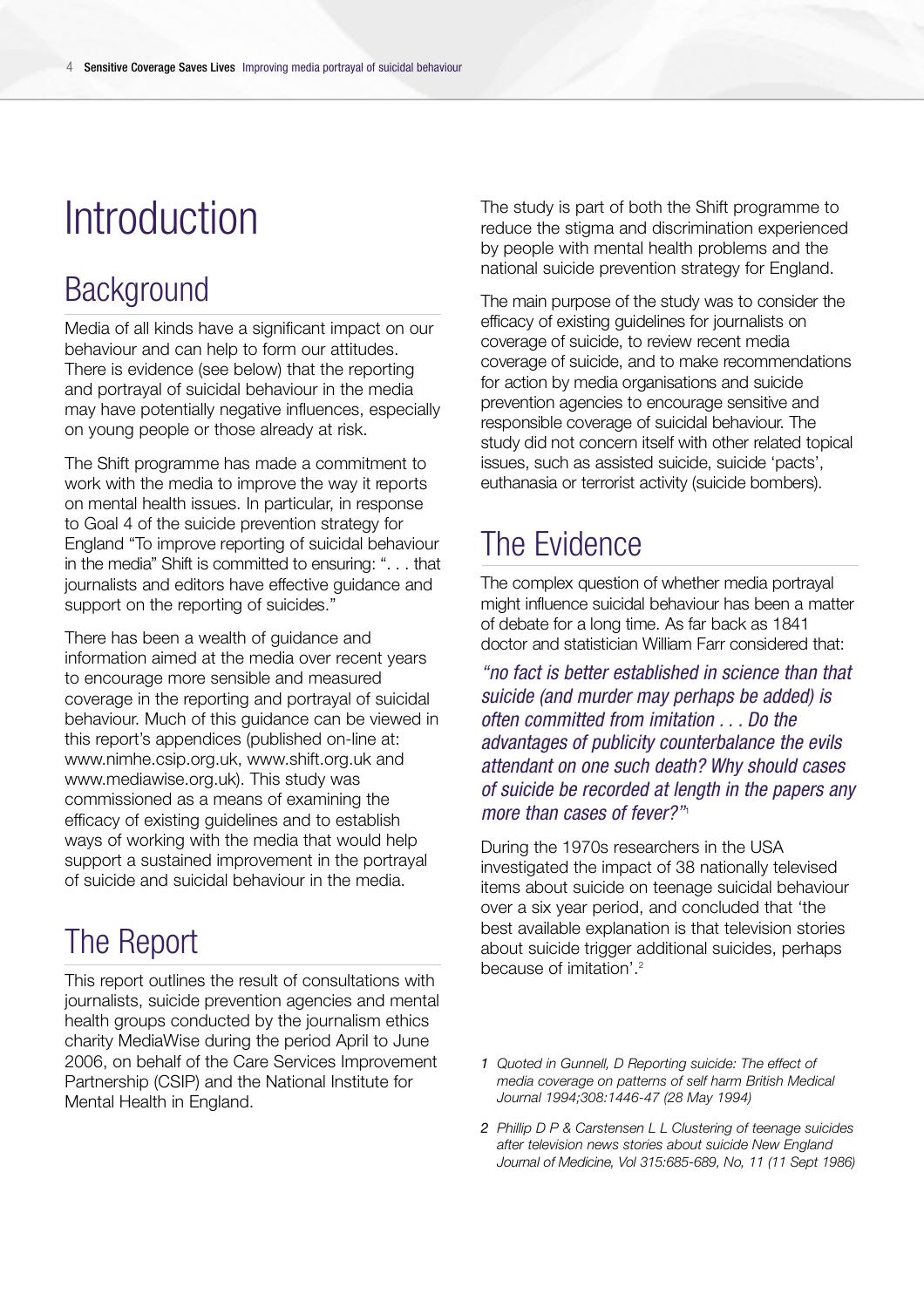Suicide prevention agencies and others have sought to influence media practice by citing evidence compelling evidence from such studies, but it was the findings of a review of 90 studies of the impact of media portrayals on suicide from some 20 countries, covering 150 years, that finally brought the message home to the Editor's Code Committee. Kathryn Williams & Keith Hawton of the Centre for Suicide Research, Oxford University published the results of their study in 2001.3 They concluded that evidence of a link between coverage and imitative behaviour was significant.

It was their study that prompted the journalism ethics charity MediaWise to work with the National Union of Journalists and the International Federation of Journalists to develop guidelines and a set of training modules to help media practitioners appreciate how their approach to coverage might save lives. These have been promoted around the world, but questions remain. Do such guidelines make a difference to actual practice? And if not, what would?

These were the questions at the heart of the current study. MediaWise approached the task by conducting a survey among working journalists:

- interviewing journalists and suicide prevention agencies;
- arrannging discussions between both interest groups; and
- reviewing recent examples of suicide coverage.

An advisory panel including journalists, doctors, health communicators, suicide prevention agency representatives and mental health service users, were available for consultation during the study and the final recommendations that appear here were drafted in consultation with them.

On 12 June 2006, during the course of the study, a Draft Bill aimed at modernising the Coroners' Service in England and Wales was published. 4 Clause 30 of the Draft Bill gives coroners 'a new power to ban publication of the name of a deceased person or any information that might identify that person to protect bereaved relatives from unnecessary or gratuitous invasion of their privacy. It is thought that it might be particularly appropriate to use this power in some case of apparent suicide or child death where there is no question of any other persons being implicated in the death.' Failure to comply with the coroner's ruling may constitute a contempt of court, although interested parties, including the media, may challenge such rulings on the grounds of the public interest.

It is proposed that coroners will be able to hold pre-inquest hearings in which the scope, issues and conduct of an inquest can be established, and new measures will be introduced for the protection of children who are witnesses in inquests. It is also intended to introduce a Charter for Relatives of the Bereaved.

These new powers are in part a response to controversy over media coverage in the past which has caused unnecessary upset to the bereaved. The Department for Constitutional Affairs takes the view that these new powers adequately balance the sometimes conflicting provisions of Article 8 (Right to Privacy) and Article 10 (Freedom of Expression) of the European Convention on Human Rights.

Inquests are the single most likely sources for media stories about suicides, and it is to be hoped that this study will assist in ensuring that sensitive coverage will limit the extent to which coroners will need to make use of such powers and thus the need the likelihood of challenges which might cause additional distress to relatives of the deceased.

*3 Williams K & Hawton K Suicidal Behaviour and the Media: Findings from a systematic review of the research literature Summary conclusions. Centre for Suicide Research, Department of Psychiatry, Oxford University, 2001*

*<sup>4</sup> Department for Constitutional Affairs, Draft Coroners' Bill, 12 June 2006*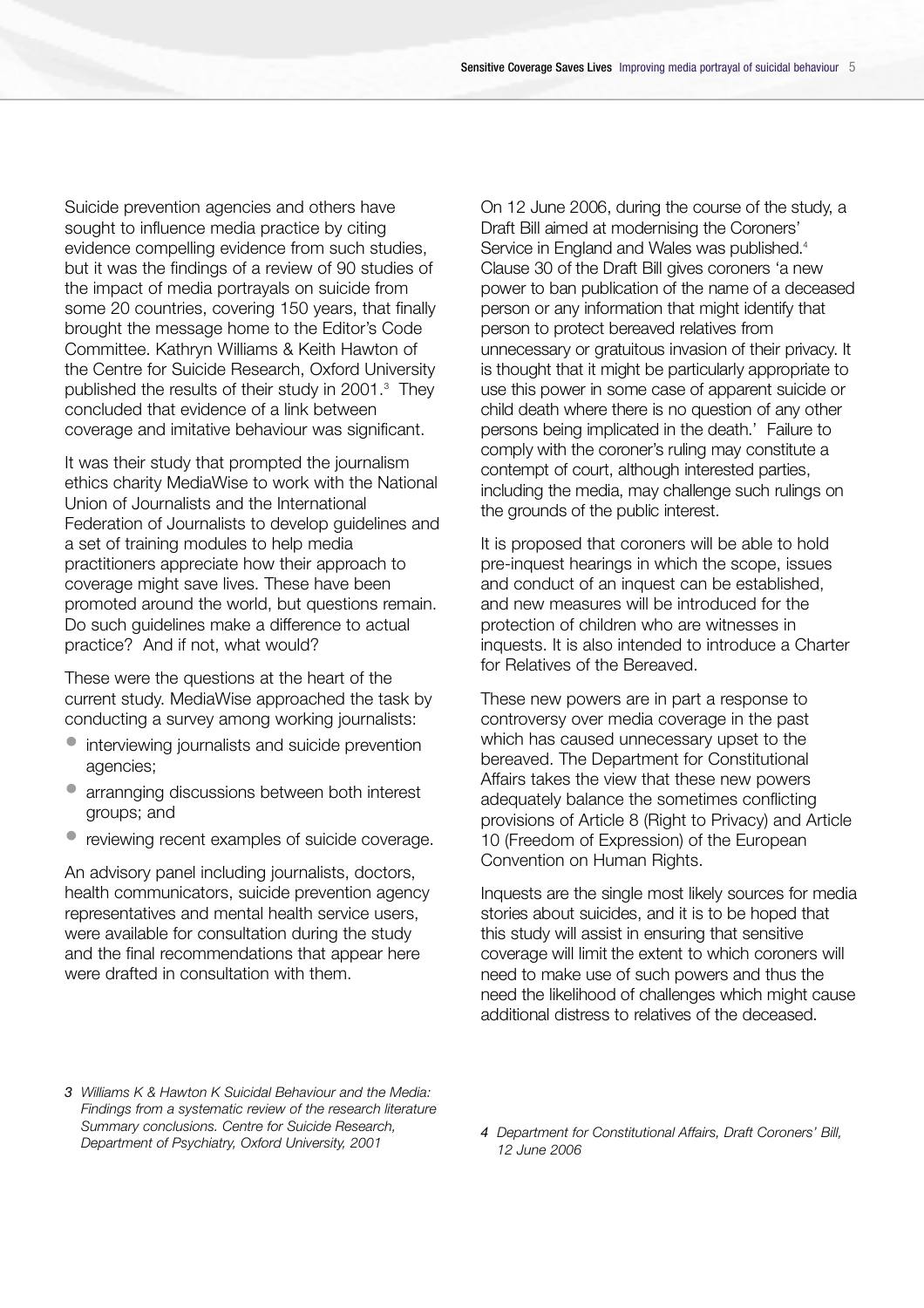# 1The Survey of Journalists

# *a* Methodology

A questionnaire was devised and briefly piloted by MediaWise internally and among selected journalists, in consultation with academic colleagues at the University of the West of England.

#### Its aim was to:

- test knowledge of existing guidelines about coverage of suicide;
- elicit information about advice given in early and mid-career training about representations of suicide, and editorial or work-place policies on coverage of suicide;
- discover which sources journalists go to for information about suicidal behaviour, and their preferences for guidance about problematic/traumatic coverage;
- find out about support systems within the workplace for colleagues facing depression or trauma, and
- determine levels of experience of covering suicide stories and of suicide among close family/friends.

In the early stages of devising the questionnaire, some efforts were made to incorporate creative writers and producers through the Writers Guild of Great Britain and the Producers Alliance for Film and Television, and although they informed members about the project and the survey no direct responses were received. In the event, the focus remained firmly on journalists.

A final version (see Appendix I) was drawn up and sent out to a targeted group of journalists and associated individuals.

Participants at the Annual Delegate Meeting of the National Union of Journalists (NUJ), held in Liverpool at the start of the survey process, were given an opportunity to complete the form, which was also distributed via a database of some 2,000 media contacts held by MediaWise.

The existence of an on-line version of the survey and downloadable survey form was also flagged up to the journalism contacts of agencies involved in the Shift Stigma programme. Only those forms completed and returned by 31 May 2006 were considered for analysis.

The survey contained a total of 20 questions split into two sections. The first section was to confirm the occupational nature and some personal details of the respondents. The second section was designed specifically to understand journalists' experience in terms of covering suicides or suicidal behaviour and the provisions made by their employers to best equip them in doing so (including familiarity with reporting guidelines, training, and internal policies and procedures).

Questions were also put to assess attitudes towards language appropriate to the description of suicides or suicidal behaviour, and respondents were also asked if they had personally experienced suicide or suicidal behaviour.

#### Respondents were able to complete the questionnaire in three ways:

- Through the printed forms made available by MediaWise at selected events.
- By completing an email attachment and returning this to MediaWise either electronically or via post.
- By completing the questionnaire online.

The vast majority of respondents chose the online method to return their answer (101 compared to a combined total of 32 for the first two methods).

Initially the online survey restricted the respondents on certain questions in order to ensure that all questions were answered.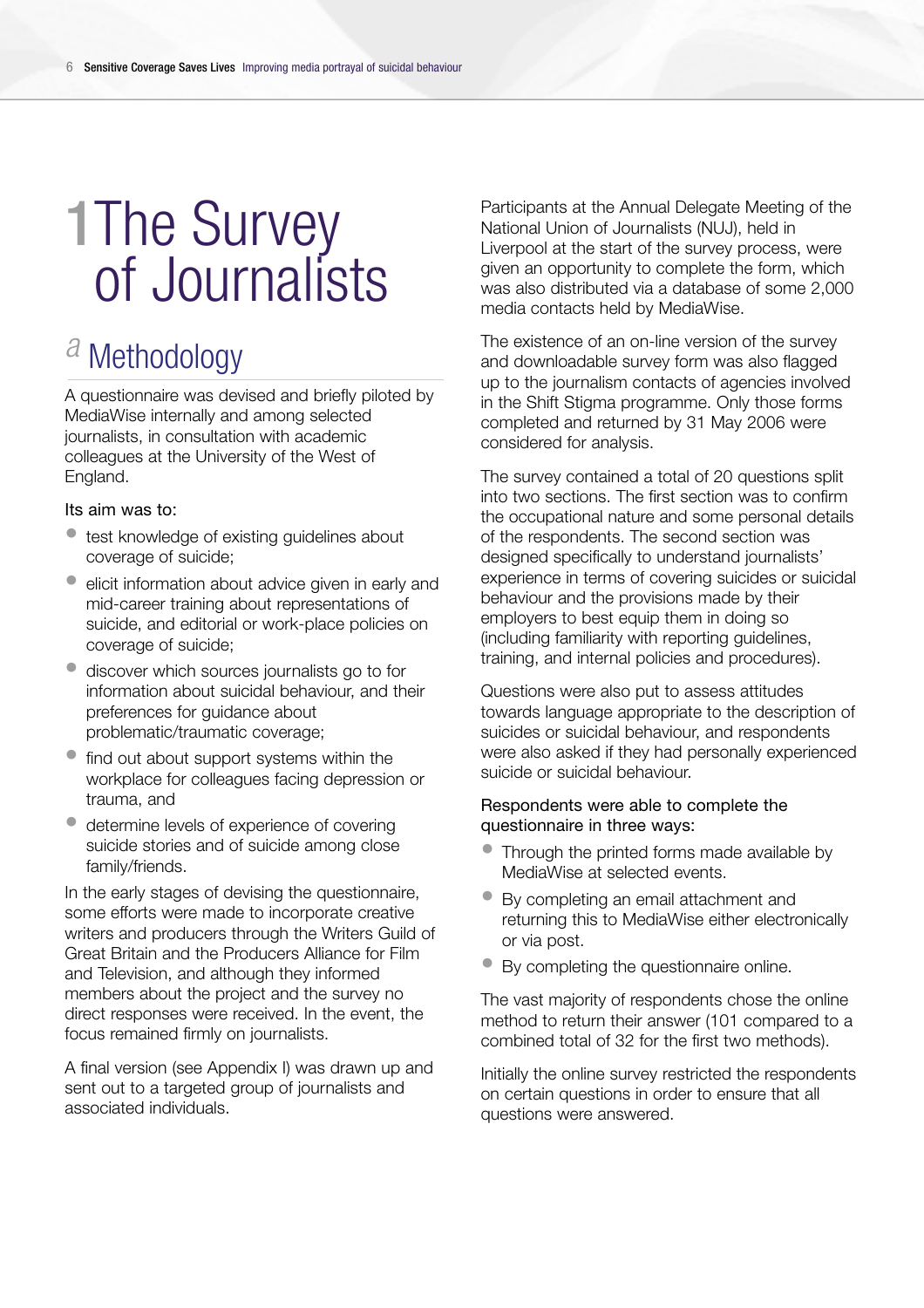Unfortunately this led to some people failing to submit answers since their position did not fit perfectly with the structure of the survey. These restrictions were subsequently removed and respondents were given the freedom to answer any or all of the questions as they felt appropriate.

Inevitably this led to a more complicated analytical process – some people would answer all questions even though this meant providing conflicting statements (e.g. giving information on both what they did when they covered a suicide and what they felt like had they not covered a suicide previously), whilst others chose to answer only a handful of questions.

Each questionnaire has been reviewed individually and collectively in order to gain maximum qualitative basis and the most authoritative statistical grounds on which to base the analysis. Data from 4 respondents were discarded since these did not fulfil the criteria for inclusion (they were not journalists and did not have mediarelated jobs).

# **Summary of findings**

#### Responses to the survey

| Total number of replies online:       | 101 |
|---------------------------------------|-----|
| Total number of manual replies:       | 32  |
| Total number of replies:              | 133 |
| Total number of replies discarded:    | 4   |
| Total number of replies for analysis: | 129 |

*See Appendix II for data summary tables of the survey.*

One hundred and three responses were from working journalists who were the core target for the survey. Replies were also received from editors, retired journalists, journalism students and academics.

The dominant industrial sectors in which respondents worked were national and provincial newspapers; 14% and 39% respectively. Television accounted for 12% whilst radio and magazines only 9% each; 17% described themselves as freelances.

The vast majority (84%) of those who answered the questionnaire were operating in England and Wales, the focus of the study. Only 16% of respondents were under 25. The majority of respondents were 35-50 years of age with an almost even ratio of female to male participants (43% and 48% respectively, with 9% declining to answer this question).

It is worth noting that the data shows that a high percentage (58%) of respondents had some experience of suicide or suicidal behaviour within their family, among close friends, work colleagues or acquaintances.

An even higher percentage (70%) of respondents had experience of covering suicide or suicidal behaviour.

Given the sensitive nature of the survey it is not surprising that people with direct experience of the subject matter were more interested in taking part in the study. Time pressures on journalists could also be a contributing factor to predominantly attracting people with relevant experience either personally or through covering suicide and suicidal behaviour. This also proved to be the case when 'roundtable' discussions were organised. It should be noted, however, that this will inevitably shape the results and the findings are not necessarily representative of journalists as a whole.

#### Experience of covering or representing suicides

Overall 70% of the people responding to the survey had covered a suicide or suicidal behaviour at least once, although only 43% of these sought guidance before doing so. Of those seeking advice, the majority did so from their editor (51%), a work colleague (38%) or a mental health charity (26%).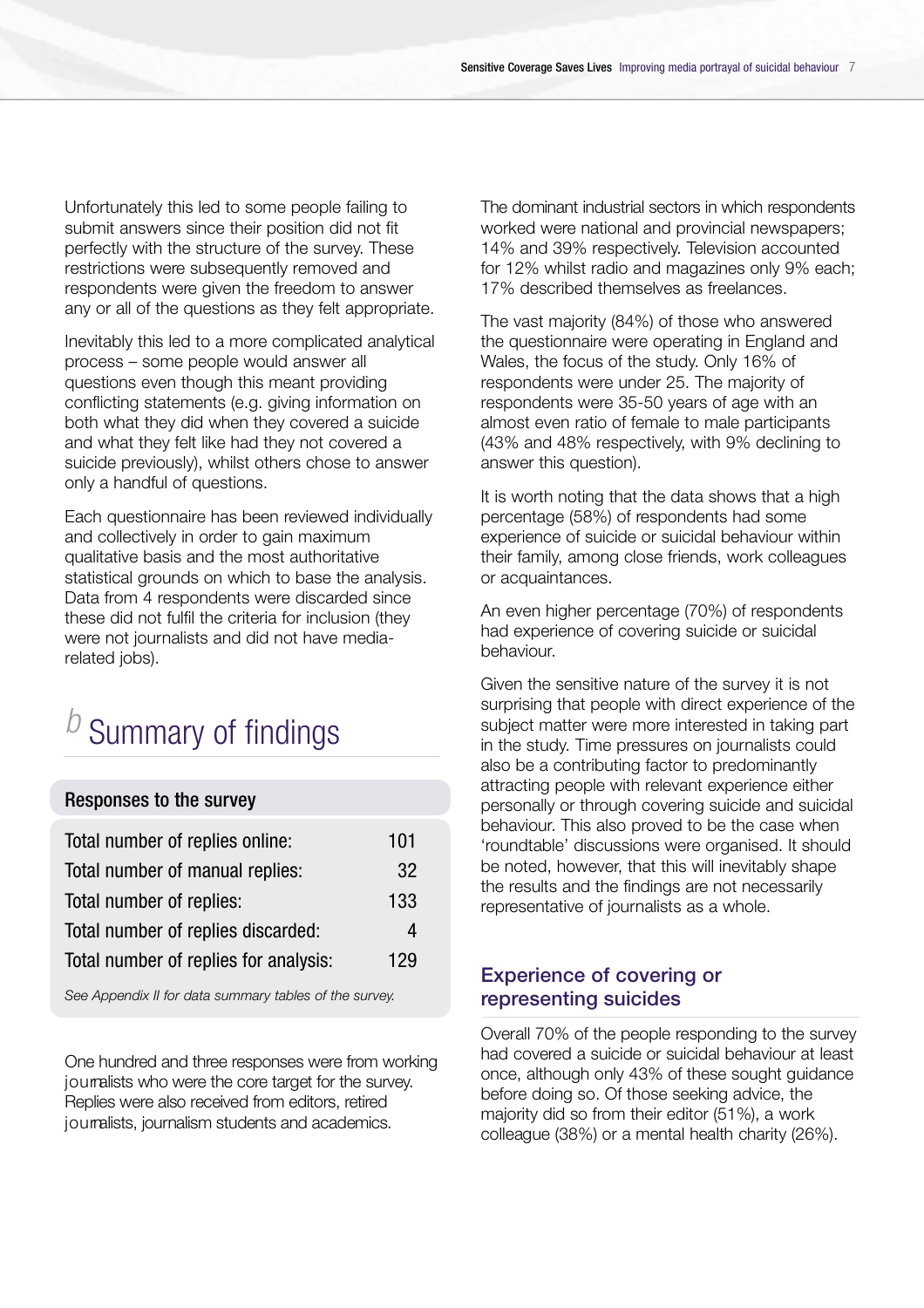Almost half (49%) of those who sought advice did so from more than one source, and 21% sought advice from 3 or more sources. When asked to specify where advice had been obtained, both MIND and the Samaritans stood out as favoured sources (13% for each organisation).

The survey was not designed to extract detailed responses; however, it is worth noting that none of the respondents who had experience of covering suicide or suicidal behaviour had sought advice from a family member before covering their story. This could be related to time constraints imposed by deadlines or from not wanting to involve family in difficult ethical judgements.

Of those who had not yet covered a story relating to a suicide or suicidal behaviour, half (50%) felt they would be confident to do so given their current level of expertise. 44% felt they would not be comfortable to cover such a story and 6% declined to answer the question. Excluding those who had personal experience of suicide or suicidal behaviour among family, close friends, work colleagues or acquaintances, the number of people confident to cover such a story dropped to 17%.

#### Advice given in early and mid-career training

Despite the high numbers of respondents who had direct experience of covering suicide and suicidal behaviour, and the high number of those who felt confident to do so given their current level of expertise, a mere 6% had actually received specific training on the subject matter at some point during their career. This might be considered alarming given the range of complex ethical decisions a journalist might have to make when covering sudden death.

Six respondents had received training about suicide coverage at college and four in the workplace. Some respondents had also received training through Social Services, MediaWise or at University, and most of those who had received training did so from more than one source.

#### Knowledge of existing guidelines about coverage of suicide

A key aspect of the survey was to find out the respondents' knowledge of existing guidelines on reporting on suicide and suicidal behaviour. The survey revealed that 71% of the total respondents were unfamiliar with such guidelines, and this might be considered a matter of concern. Overall the NUJ/MediaWise guidelines proved to have the greatest reach among respondents, 23% claiming to be familiar with these, possibly because distribution had been via the NUJ. However, the BBC and Samaritans guidelines followed closely, with 12% and 9% of the respondents acknowledging familiarity with them.

Respondents were asked to grade guidelines (from 1 to 5 where 1 was positive, 3 neutral and 5 negative) as to how helpful and relevant they were and if they were easy to apply. Those who knew the guidelines were overwhelmingly positive. 77% found them helpful or somewhat helpful, 70% found them relevant or somewhat relevant and 44% found them easy or somewhat easy to apply.

#### Editorial or work-place policies on coverage of suicide

Respondents were asked to comment on how their respective workplaces dealt with suicide coverage. The results need to be considered in the context of the relatively high number (17%) of freelance journalists responding to the survey, many of whom did not feel the questions were relevant, although some did state they considered themselves to be making their own provision about how to deal with distressing stories.

Overall 18% of respondents claimed that copies of guidelines for suicide coverage were available at their workplace, while 19% claimed their workplace had a policy about suicide coverage. Only 12% claimed there had ever been a formal discussion about suicide coverage in their workplace.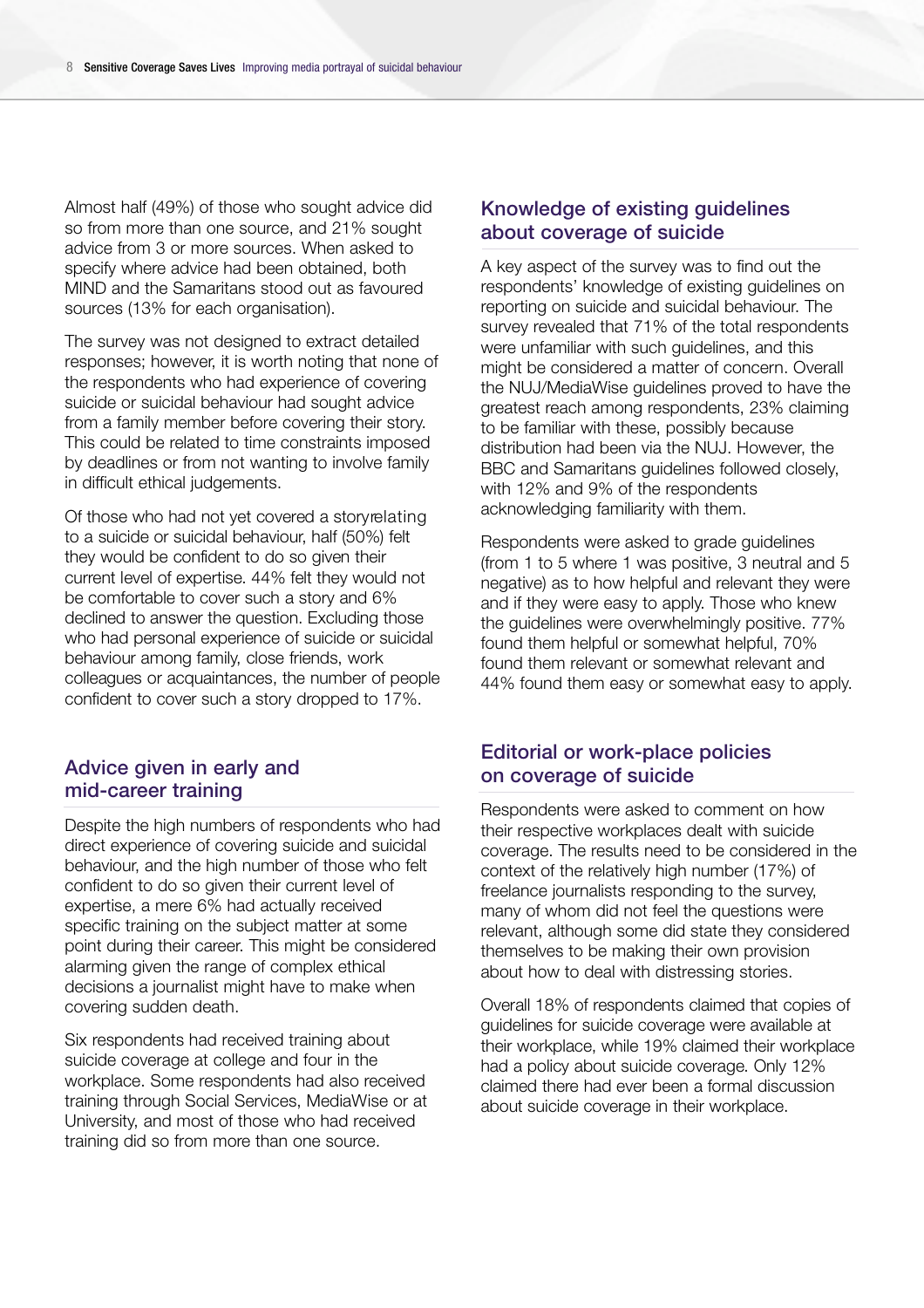One significant cause for concern is that only 11% claimed their workplace provided counselling for those covering distressing stories.

However, a large percentage of the respondents stated they did not know the answer, or failed to answer the questions entirely; 47% and 43% respectively did not know or failed to answer questions about availability of guidelines and workplace policy on coverage of suicides. This clearly indicates that even if some workplaces do have policies about suicide coverage and make guidelines available, levels of awareness among staff are low.

#### Experience of suicide among close family/friends

Respondents were asked about their personal experience of suicides among family and friends. Overall 58% of the respondents admitted to having such experience. The nature of this experience was evenly spread among family, among close friends, work colleagues and acquaintances. Overall 20% of the respondents had no such experience, and 22% did not answer the question. Perhaps surprisingly, of respondents who had personal experience of suicide or suicidal behaviour, 21% had such experience in more than one of the specified categories, and 8% in more than three of the categories.

*'Suicide was decriminalised in 1961 and since then the use of the term "commit suicide" is considered offensive by some people, "take one's life" or "kill oneself" are preferable alternatives.'*

BBC Producer Guidelines

#### Preferences for ways of describing suicide

The survey asked the respondents which terms they deemed appropriate to describe suicide. They were

given three common terms mentioned in the BBC producer Guidelines ('committing suicide'; 'taking one's own life': 'killing oneself') to select from, or they could provide their own preferred alternative.

No single term was preferred by more than 60% which suggests there is no real consensus on how to best describe a suicide. 'Committing suicide' and 'taking one's own life' were considered appropriate by 57% and 52% of the respondents respectively. 'Killing oneself' received support from 28% of the respondents. Separating out those with personal experience of suicides or suicidal behaviour the equivalent figures were 36%, 36% and 19% respectively.

Three people offered their own suggestions: "sudden death"; "specific to the means (i.e. hanged himself, or overdosed)" and "depends on the context and quote - sometimes you can't do anything except quote the police verbatim". There was no correlation between those who specified alternative terms to describe suicide and those with experience of suicide.

#### Preferences for guidance about problematic/traumatic coverage

The respondents were asked if they would be interested in attending a one-day seminar on the coverage of suicides or suicidal behaviour. Only 40% were interested; 42% were not interested; 19% chose not to answer the question.

There was no correlation between having previously covered such a story and interest in attending a seminar, nor was there a correlation between having personal experience of suicides or suicidal behaviour and attending a seminar.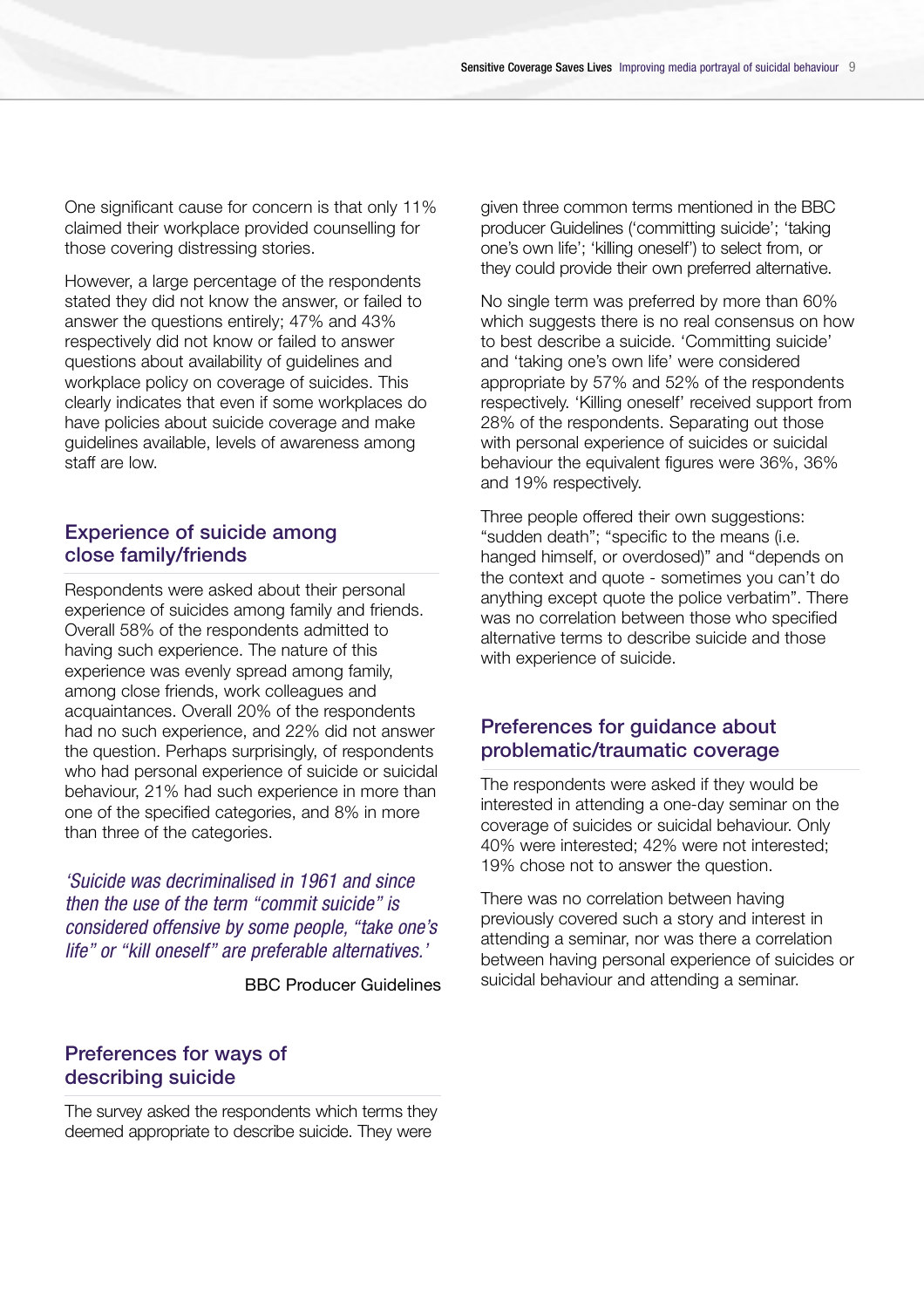# **Summary conclusions**

Insofar as it is possible to draw firm conclusions from such a sample survey, it is clear that the subject is more likely to interest those who either have had experience of covering suicide stories and thus have been confronted with ethical or emotional dilemmas, or those who have had contact with people who have taken their own lives or displayed suicidal behaviour.

It is evident that the topic has not been considered significant enough to merit specific mention during vocational training. This may be because it is relatively rare for reporters to have to deal with suicide stories, and when they do they are often reprocessing material supplied by an agency that covers inquests. However, the new sub-clause in the Editor's Code of Conduct may help to ensure that suicide coverage appears in pre- and postentry training curricula.

The message the results offer on the matter of guidelines is more straightforward. Few are aware of their existence, whatever the source, yet those who have had access to them found them helpful. There is a need for new forms of promotion to ensure that journalists have easier access to them, particularly in newsrooms and on the Internet.

Similar questions were put in the subsequent interviews with journalists, but neither interviewer not interviewees had sight of the survey results. The intention was to gain a qualitative element to the research, particularly with respect to how the important messages of such guidelines could be better communicated.

# 2Interviews with journalists

# *a* Methodology

While the survey was taking place, and the result analysed, during May and June 2006, a similar set of questions (see Appendix III) were devised for face to face and telephone interviews with working journalists. One additional purpose of the interviews was to gather perceptions about changes in media representation of suicide over recent years to p rovide a qualitative element to the research.

In addition, journalists and trainers working with MediaWise, who have taken a particular interest in the problems associated with covering suicide, also discussed the issues, and a separate informal consultation was held with members of the NUJ Ethics Council at its May meeting.

#### Requests for interviews were sent to 45 journalists and editors at:

- national broadsheet and tabloid newspapers,
- regional and local newspapers,
- commercial TV and radio,
- BBC national and local TV and radio,
- women's magazines,
- gay magazines, and
- Black and minority ethnic (BME) newspapers.

Invitations to take part were also sent to a selection of crime correspondents on national newspapers and TV, and freelance journalists working for all sectors of the media.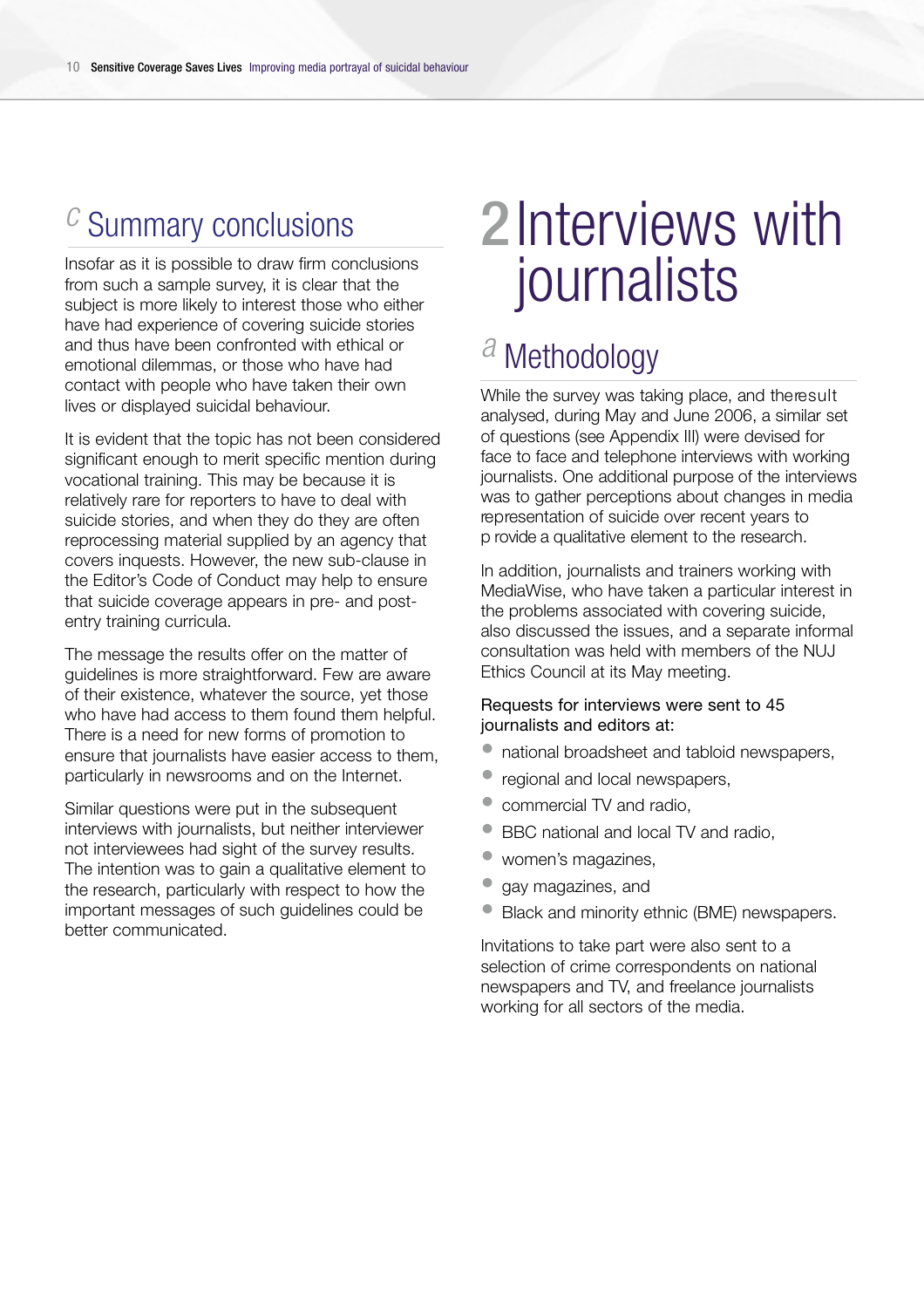In total 15 agreed to be interviewed in person or by phone. The interviews were conducted by freelance journalist Rich Cookson during late May and June 2006; interviewees were told in advance there would be anonymous but direct quotes used in the final report. As a largely self-selected group their responses should be regarded as indicative rather than representative of journalists generally.

#### The 15 interviewees had a wide range of experience, and were:

- a news editor at a weekly BME newspaper
- a freelance journalist working for national newspapers
- a local news reporter on commercial TV
- a local news reporter on BBC TV
- the women's editor of a regional newspaper
- a recently qualified reporter on a local newspaper
- a news editor on a national, weekly current affairs magazine
- an assistant editor of a large, local newspaper
- an assistant producer at an independent TV production company
- a former staff member of broadsheet newspapers, now freelance
- a freelance news and features writer for local and regional newspapers
- a researcher/producer for a BBC Radio current affairs programme
- a crime correspondent for a national broadsheet
- a Home Affairs correspondent on national TV news, and
- a Social Affairs correspondent on national TV news

Ten of the interviewees were male, five were female. Unfortunately, no-one from a tabloid newspaper or a gay publication agreed to take part.

# *b* Summary of responses

#### Sources for suicide stories

Most of those interviewed (12) had covered individual cases of suicide. Two had only covered suicide as 'an issue', while one had never covered a suicide story. Inquests were their main source of stories (7), but other sources included the police (3), families or friends of suicides (2), charities (3), government agencies (2), other individuals (1) and news agencies (1).

#### Most said that stories about suicide are infrequent.

#### *"We don't do a lot, but when we do it's usually from the police."*

*"They are rare now."*

#### *"We probably cover it every six months"*

*"I've covered it but not regularly."*

#### *"We've only run a small number of stories that make reference to suicide, this year."*

Those that had covered individual stories emphasised that the stories selected for publication usually contained a wider public interest issue. Typical comments included: "We don't cover inquests as a matter of course. Often, if we're aware of a case involving an ordinary member of the public, we wouldn't cover it. There'd need to be a public interest in the kind of suicide it is, or that the people involved are in the public eye," and "If there's a history of bullying, or on remand in prison it's newsworthy. Has to be a public interest."

Two respondents said they had covered suicide as an 'issue' without reporting on individual cases. One said: "We did something on suicide hotspots."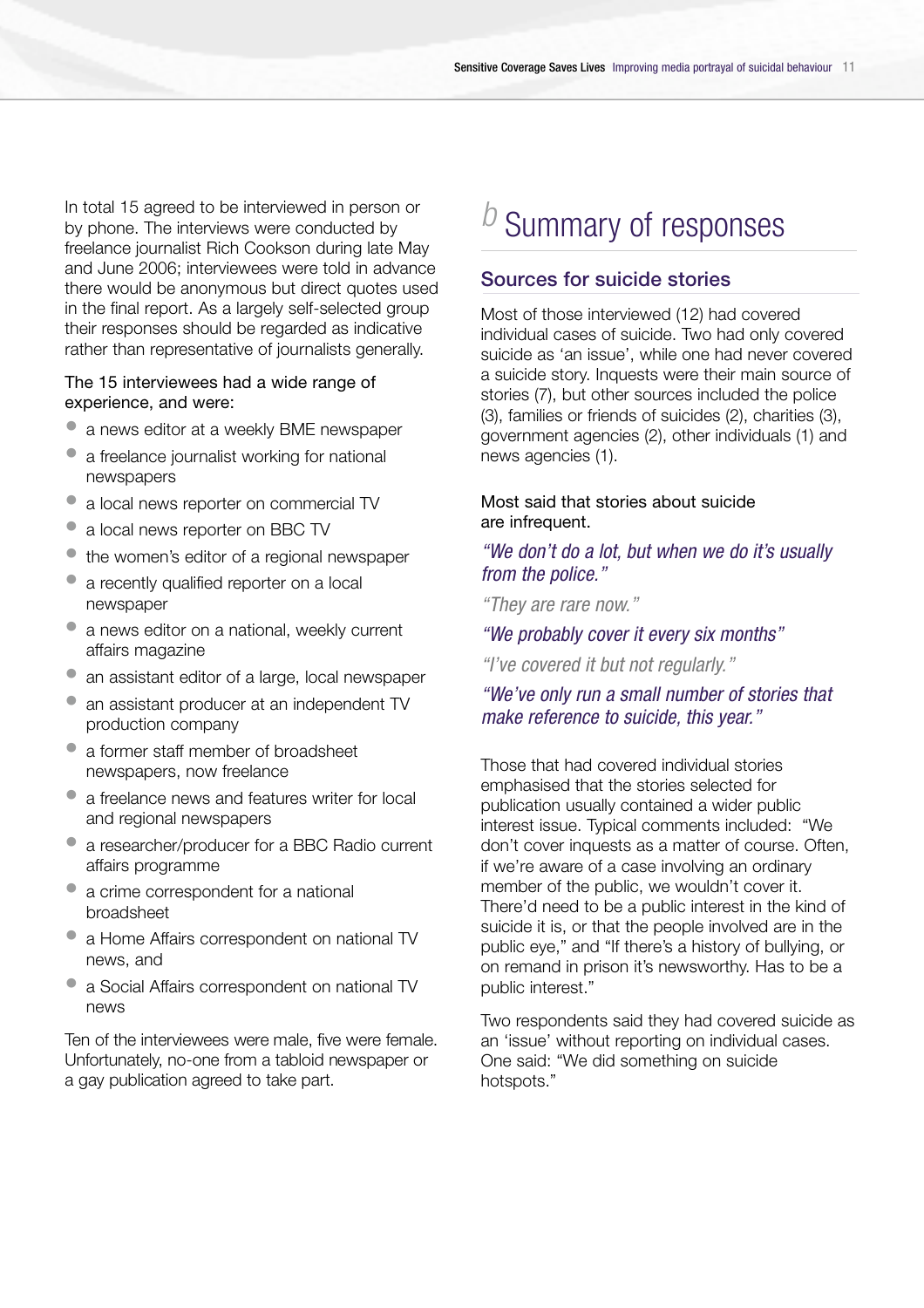One respondent highlighted the difficulty of working with friends and families of someone who had taken their own life: "The most memorable story I worked on was an investigation. A council worker committed suicide and there were rumours of institutional bullying. The coroner came back with an open verdict. But we never had enough evidence to publish something, and the widow eventually asked us to drop it. It's a nightmare: you're asking someone who's just lost a loved one to go into the reasons for their suicide in great detail".

*"It's important to stress that we are aware of the problems relatives will face from reading inquest reports, and we take account of that. So far this year, we've only carried three inquest reports that mentioned suicide and I know for a fact that there have been others that that we haven't mentioned. One case involved an asylum-seeker who took his own life because he was facing deportation. In another case, the Coroner criticised a local council for not offering care to a man who killed himself. If that hadn't happened, the story would have only made a few lines, but because of this it was a page lead."*

*"The media has an extremely valuable role in reporting suicide and helping those left behind to understand what has happened. I think the inquest system often doesn't provide any satisfactory answers to the big questions that a suicide raises."*

*"To be fair, there have been instances when the press has withdrawn from a tragic incident. That happened in Dunblane, for example. But there are wider issues to discuss about how the media responds to sudden tragedy."*

*"Most journalists go through their careers without having to cover one of these stories."*

#### Editorial policies on suicide coverage

Of the companies involved in the study, only the BBC has a written policy (in the Producers' Guidelines) on covering suicide. However, none of the BBC staff interviewed had a clear idea of what those guidelines are. One said: "As far as I know, if you want to speak to families connected to the story you can only approach them once. If they say no, you have to accept it. There also has to be a clear public interest."

One of those working without written guidelines said he would 'take into account the sensitivity of the matter, particularly with regard to the relatives left behind'.

*"I've always told journalists working on suicide stories that they should avoid any unnecessary detail that doesn't add to the story – the gory and precise stuff – and to pay attention to the feelings of those left behind. There's no written policy, so that's just my advice"*

**Editor** 

#### Routine publication of helpline contact details

Opinion was firmly divided about whether helpline contact details should be published as a matter of course: 8 said yes, 7 said no. Reasons for not including contact details included: "We're not a publicity machine.", "Every single organisation you mention can ask for that. It's a favour to publish details, not automatic." and "I don't think TV alters people's behaviour, so if someone sees a story it doesn't mean they are going to have a go at it."

Among those who said yes, several highlighted the difficulties of doing so in short news articles and features which mention suicide. One editor said: "Suicide stories are also usually short: they only tend to be 6-7 sentences unless there's a major public interest."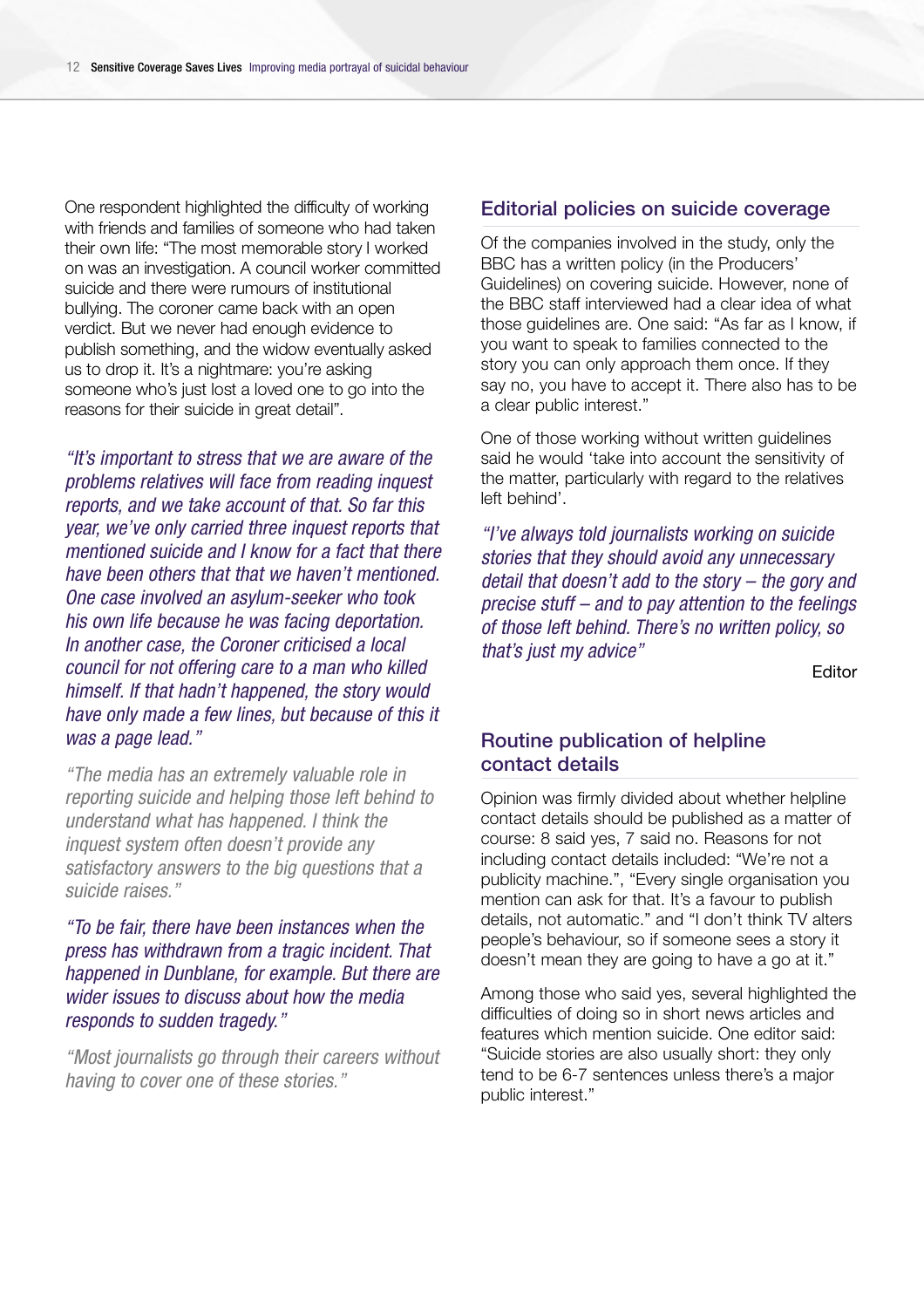A freelance journalist and former news editor said: "I'm not sure how well that would work in practice. Contact details at the bottom of a story are likely to be the first thing that gets cut in the editing process."

#### Alternatives terms to 'committing' suicide

Suicide and attempted suicide ceased to be crimes in England and Wales following passage of the Suicide Act 1961, under which assisted suicide, as distinct from euthanasia and suicide pacts, became a separate offence. For some, particularly among faith groups, it remains morally repugnant. Given that use of the term 'commit' might still imply a crime or a sin, interviewees were asked whether terms like 'to kill oneself' or 'to take or end one's own life' might be more appropriate.

*"…suicide has not been an offence in this country for many years. To use the language of crime in relation to what is a personal tragedy is further to stigmatise the event. It also causes additional distress to the family. I have made the mistake myself plenty of times (and will no doubt do it again). If we are to make progress in tackling depression, we all need to mind our language. " Newsnight presenter Jeremy Paxman, in a letter to The Daily Telegraph, 7 July 2001, objecting to use of the term 'committing suicide'.*

Only one respondent agreed that the other terms were preferable. One said that all three terms are problematic.

Among those who said they would prefer not to use 'committing' suicide, four thought 'kill yourself' is too harsh, while three said that the other terms were too euphemistic. Four said that 'commit suicide' is acceptable.

Two respondents were very disparaging about the use of alternative expressions. "Rubbish," commented one. The other said it was: "Ridiculous political correctness. You need to vary the wording to keep readers interested".

Some drew attention to the fact that 'suicide' is a precise, legal term.

#### *"Suicide is a technical term, so it's more appropriate to use sometimes."*

*"I'm not sure of the level of offence that [commit suicide] gives to family members and others."*

#### *"If you're doing it before an inquest, you need to be careful with the term 'suicide.'"*

*"The problem with suicide is that it's a legal term, so on occasion you can't avoid it. The verdict at an inquest isn't 'take one's life'."*

One experienced journalist commented: "These days people know suicide is not a criminal offence, so I'm not sure it makes much difference" – but two others asked if suicide was still illegal.

#### The link between media coverage of suicide and behaviour

Eight respondents had not heard of the international research that suggests a link between media coverage and imitative behaviour. Seven have heard of it, though only two had detailed knowledge. Of the rest, one described it as a 'view' while the remaining four said they did not know much about it.

One of those who had come across the research said: "There's an unwritten rule that we don't cover suicides from two large bridges here for fear of encouraging suicides."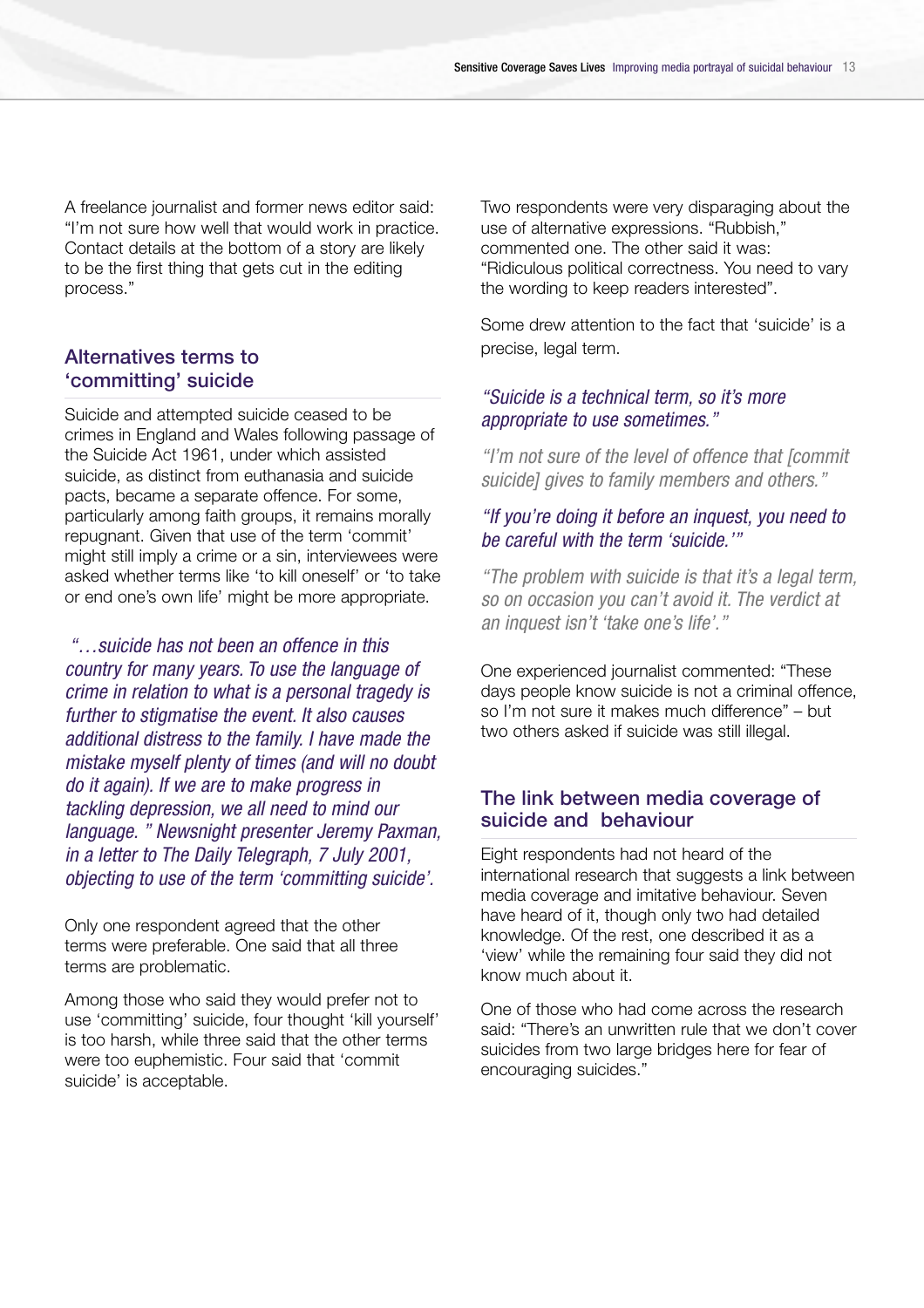Other comments include: "I did a suicide story for The Guardian a few years ago and they advise to give readers as few details as possible."

All of the respondents said they would not specify the name of a pill or amount taken. But one experienced TV journalist added: "In some cases you need to describe how it's done – for example that recent case when someone cut the cords on their parachute. There was a case in which a man tied himself to a chair and set himself on fire – again, the family wanted that explained because it showed how desperate he was after being refused NHS treatment."

#### Problematic examples

Most could not recall specific examples of coverage they considered problematic. Of those who could, two mentioned recent coverage of the woman who killed herself and her son by jumping off the Humber Bridge. Three mentioned the photographs of the female lawyer who jumped from a hotel in London earlier in the year.

#### Advice about covering suicide issues

Eight said they would talk to their editor or head of news. Six mentioned the Samaritans by name, while four said voluntary sector groups or charities.

One said MediaWise, one said the Royal College of Psychiatry, and another said the National Union of Journalists. One commented: "I recently went on the NUJ website to find some advice on suicide, and couldn't find any."

#### The value of guidelines

Only one journalist said he had come across guidelines, "The ones put out by MediaWise, having read about them in one of the trade papers" and could describe what they say: "The key messages were about sensitive use of language, avoiding unnecessary details and not apportioning blame."

One (wrongly at the time) said there was something about suicide in the Editors' Code of Practice policed by the PCC; while another said he had heard of guidelines but had "not digested" what they say.

Overall, it is fair to say that 14 of the 15 respondents had no detailed knowledge of existing guidelines. One commented: "For the press as a whole, there's a case for (guidelines). Most newspapers probably haven't thought about this. I'd wonder how closely they'd be read by the average journalist."

Another said: "We tend to look at these things when we work on the story. For the one recent story I did which involved suicide, I had to ensure when I did the interview that the bloke had a friend with him as he was liable to get very depressed afterwards, and we didn't really ask him about the suicide directly – rather, we asked him 'Is this very difficult for you to talk about'. Perhaps I should have consulted the guidelines then, but I didn't feel the need to".

#### *"Anything you produce needs to recognise that journalists need to do the story where it's in the public interest."*

*"There's no point in issuing guidelines unless they're going to have an impact. If they are diluted because there are so many factors to do with the individual story that they do not apply, I would question their value."*

#### *"It's not a question of who it's from but what it says. I don't think the format makes much difference."*

*"MediaWise says that media should approach the family involved in suicides, but it's often clear that doing so simply makes things worse. So I don't think we should be criticised for not making an approach when it's clear that doing so would only cause more upset."*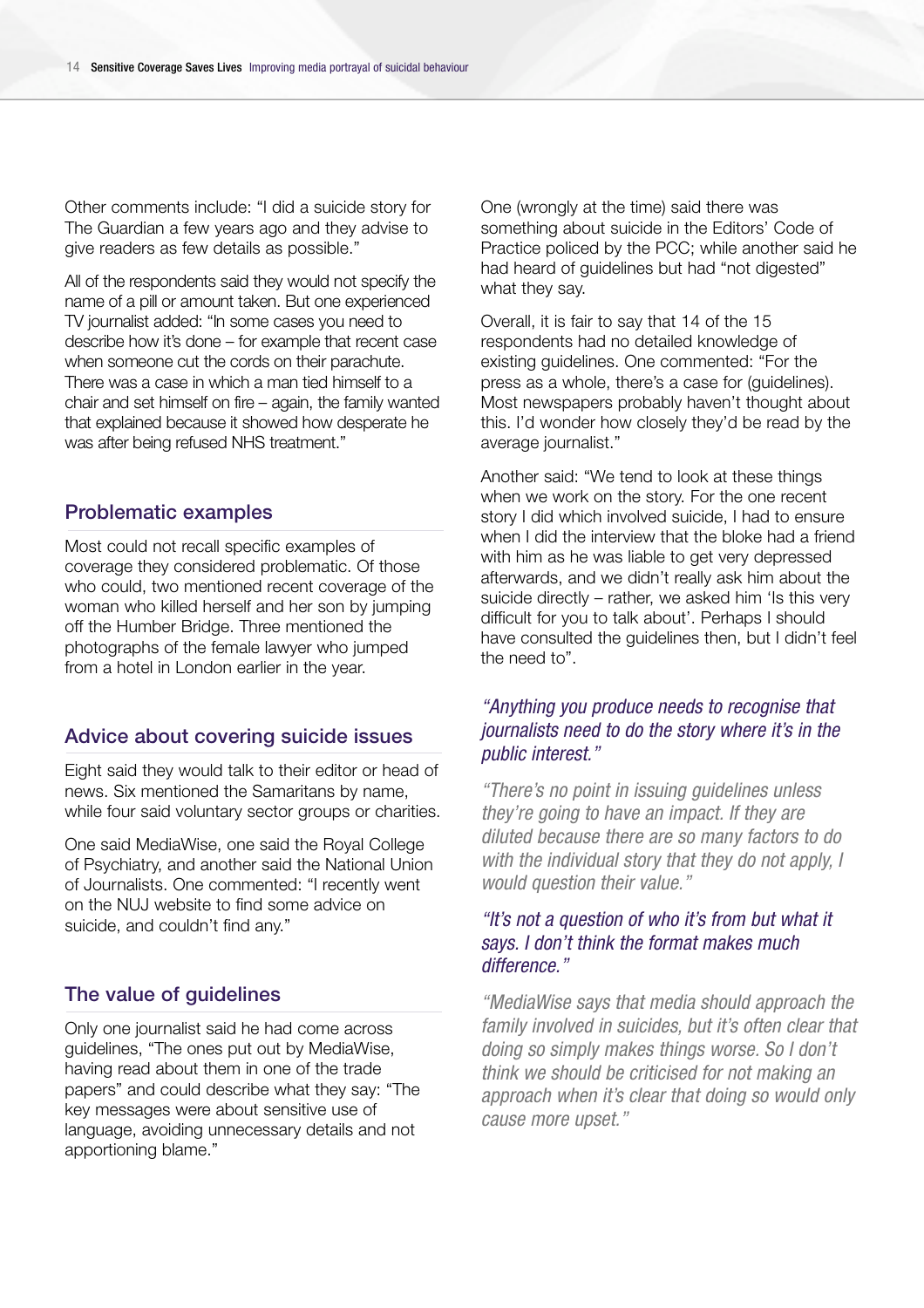#### Guidelines in the workplace

None of the respondents said there were guidelines on coverage of suicide in their office – but one said that the BBC Producers' Guidelines contained guidance and he would know where to find it. Another said he knew where to find the MediaWise guidance online.

#### Suicide and mental illness

Ten interviewees said they would go to mental health charities for advice about stories involving mental illness, with four specifying MIND and three SANE. Four said their first port of call would be the news editor, one simply said 'colleagues' and another cited the local hospital.

Nine interviewees said there should be separate guidelines about suicide and other mental health issues.

Significantly, those favouring separate editions added: "Mental health stories tend to be covered by health correspondents, but suicide stories tend to be covered by more general reporters".

"Mental illness needs to be handled separately. Suicide is a lot rarer and although it might be linked, it's another league," and "They are separate issues, although related".

Five said they could be run together, and one suggested "Combine them, with separate summaries of both".

Those in favour of combining them added: "Journalists' lack of time means that they'll only look at one. Keep them as short as possible,", and "Together: because they are related".

One senior journalist said: "Produce one pack, and do it through the PCC or the Newspaper Society or Guild of Editors."

*"It would be worth talking to a group of editors about these concerns, rather than sending a pack out to newspapers in the hope it will be taken up – because it won't. There's a constant deluge of material coming in – but if you want to make change you need to do it from the top. If editors take it seriously, everyone else will take it seriously. Have a launch, do a campaign, get it into the media pages. It needs to be concerted; just putting media packs round to news desks won't do it."*

Senior journalist

#### Training about suicide coverage

No-one had received advice or pre-entry training on reporting suicide when at college. Nor had anyone received specific mid-career training about how to cover suicidal behaviour or mental illness.

However ten said they would welcome specialist training about coverage of topics such as suicidal behaviour, and mental illness. Two moreexperienced journalists said it would depend exactly on what the training offered, while a third said it would depend on the cost, "If free, yes".

One of the freelances expressed a view that is common among generalist reporters when asked about specialist training: "Probably not - because of both time and cost. I probably don't work on suicide enough to justify spending a day at a course."

#### *"Pre-career training is better than mid. The tabloids handle it a lot worse than others, so they need targeting more."*

*"Training is really important at journalism college and university. A lot of journalists come from middle-class, white backgrounds and can be naïve going into the workplace."*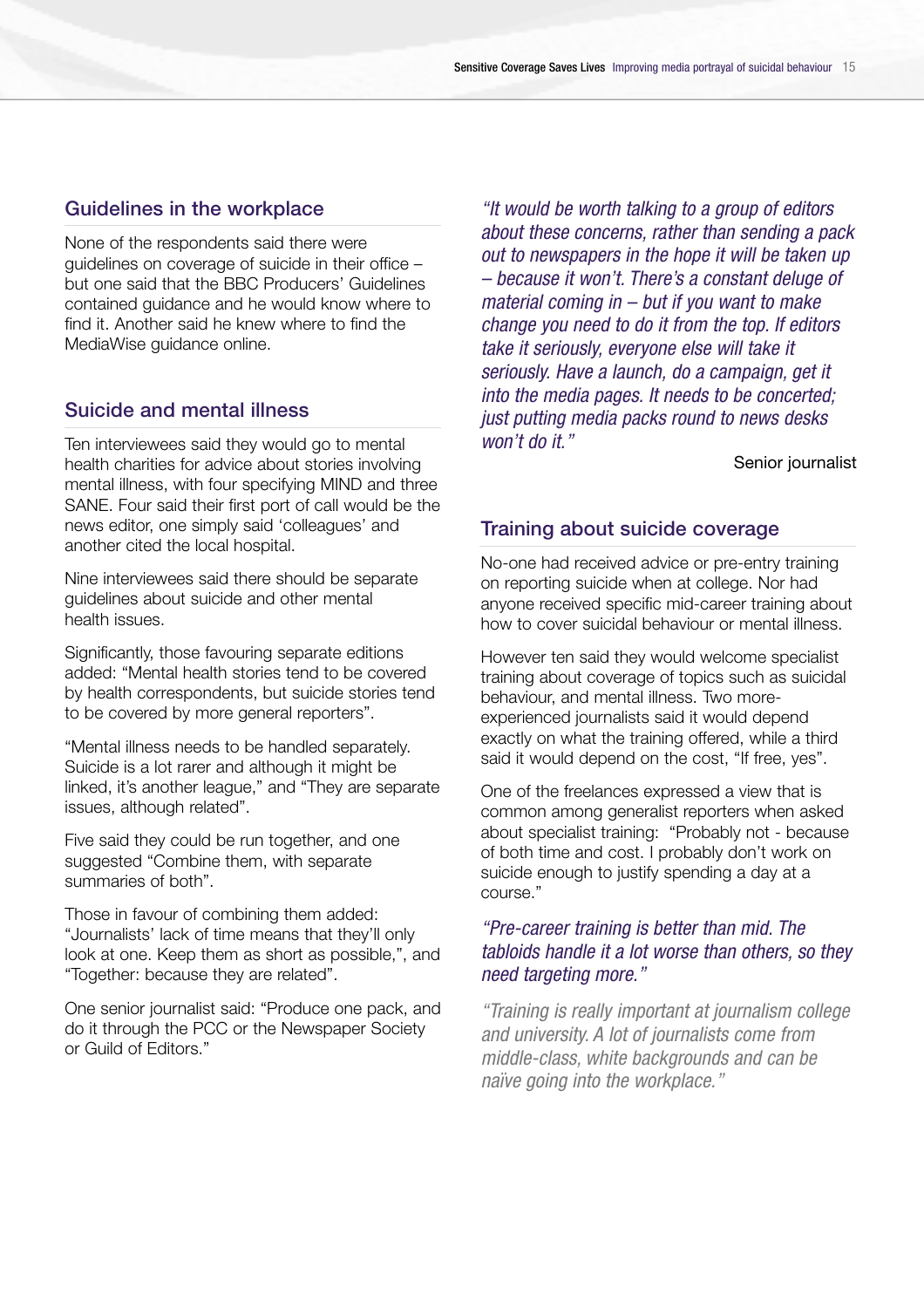*"It's training new journalists that's key – and it also needs endorsement from government agencies to prove to editors that it's not just a charity's agenda."*

#### Company counselling

All staff members said their company would provide counselling or support for those covering distressing stories. This is a relatively new and welcome development. Since events like Dunblane, Lockerbie, '9/ll' and the increasing danger faced by journalists covering war zones and disasters, there is a greater appreciation among management about the need to consider the mental health of staff. Only one local paper journalist said such support was unlikely to beprovided.

#### Credible sources of advice

Interviewees were asked to rank the credibility of sources they would turn to for advice about coverage of suicide and mental health issues. Two refused to answer the questions, saying that it was not the source or format that matters, but the content. The responses, however, indicate that the voluntary sector rates much higher than 'official sources'.

#### Credibility of sources for advice and guidance (ranked by average rating)

| 1. Registered charities                    | 8.23 |
|--------------------------------------------|------|
| 2. Mental health service users groups      | 8    |
| 3. Media practitioners/professional bodies | 7    |
| 4. Media regulators                        |      |
| 5. Official health bodies                  | 6.46 |

#### Influencing practice

Equally interesting are responses about effective methods of influencing media practice. If issues are considered important enough to be included in vocational training, they are more likely to be taken seriously.

The value of websites were underlined, along with personal contacts. Journalists thrive on and prefer to trust contacts they can meet and get to know. They tend to form judgements based on the reliability of information supplied in this way.

#### The most effective means of providing guidance and information for media professionals (ranked by average rating)

| 1. Pre-career training            | 8.5  |
|-----------------------------------|------|
| 2. Website                        | 8.25 |
| 3. Mid-career/in-service training | 8.1  |
| 4. Personal contact               | 8.08 |
| 5. Leaflets                       | 7.3  |
| 6. Posters                        | 6.0  |
| 7. Small booklet                  | 5.91 |
| 8. A4-File or manual              | 5.6  |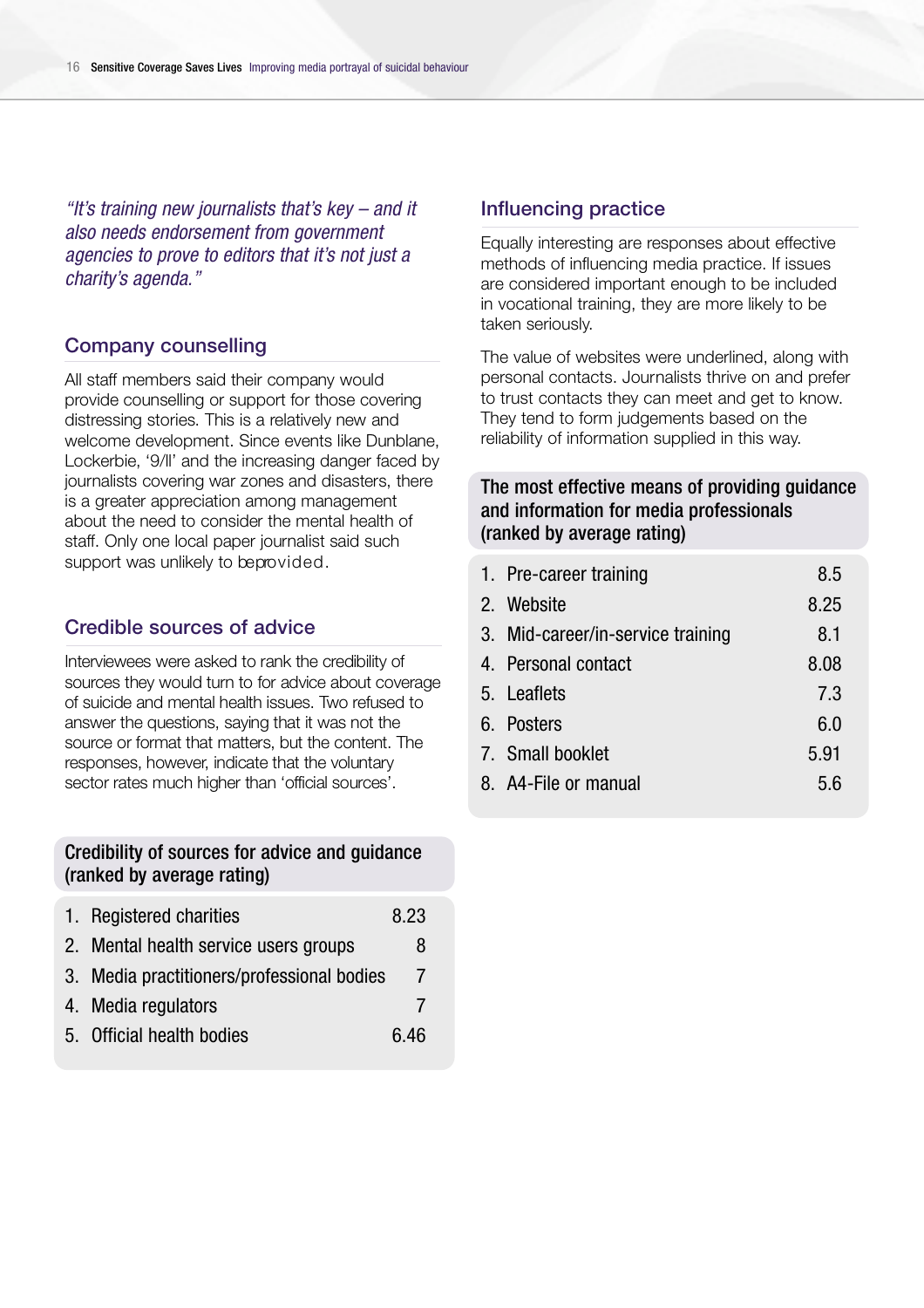### *c* MediaWise trainers and the NUJ Ethics Council

Experienced journalists and trainers working with MediaWise, who have taken a particular interest in the problems associated with covering suicide, also discussed the issues, and informal discussion were held with members of the NUJ Ethics Council. They focussed specifically on the value of Guidelines generally, and the best way of 'getting the message across'.

The Ethics Council provides advice to NUJ members on ethical dilemmas, considers complaints about allegations of unethical behaviour that might bring the NUJ into disrepute, organises discussions and events about issues of concern to members, and devises guidelines to assist NUJ members in their handling of problematic topics. It is currently reviewing the NUJ Code of Conduct which goes back to 1936. The last major overhaul was 30 years ago.

What are known as the 'MediaWise guidelines' on reporting suicide were produced in consultation with the Ethics Council and distributed widely to the union's membership. They offer succinct guidance, a bit of background, and perhaps most importantly contact sources for journalists to conduct their own research and find authoritative quotes.

Those present acknowledged that such guidelines are helpful, although 'they are never there when you need them'. The nature of much journalism means a passing interest in a wide range of topics, and it is always helpful to have suggestions upon which to reflect when constructing a story, but the messages do not always sink in.

There are so many problematic topics that news rooms could be full of guidelines, and one problem is that they often come from groups with a vested interest and so are regarded with some scepticism by journalists for whom independence of thought is a byword of freedom of expression.

As with public relations there is always a sneaking suspicion that someone somewhere is trying to persuade you to think their way or wants to prevent you from reporting something, or wants to promote their organisation at the expense of another. For that reason, guidelines are most effective if they have been produced with the benefit of expert advice on a topic but in the context of a real understanding of what journalists do and how they operate.

Problematic issues need to be flagged up during early training; that way 'alarm bells' automatically go off when faced with stories and dilemmas later in a journalist's career. There is something to refer back to, and awareness of guidelines then becomes relevant. Introducing the topic in midcareer training is more likely to attract people with a specialist interest (health correspondents, for example, or those that have run into difficulties when covering a suicide).

The NUJ itself runs subsidised training courses for its members but these are more concerned with career development and updating skills than with ethical issues. It is not known whether members would be willing to devote the time and money to attend specific courses on topics like reporting suicide.

The most important thing is for journalists to 'know where to go' for reliable information and advice about a particular topic. Having the right people in your 'Contacts Book' is essential, or knowing that there is a handbook somewhere that will refer you to knowledgeable people.

Most agreed that having personal contact with 'someone who knows' makes all the difference. A trustworthy source can refer you to someone they believe to be reliable – that is how your Contact Book expands.

Of course there remains the problem that journalists are often not aware that there may be problems 'down the line' over some types of coverage; concern with consequences is not a journalistic priority – unless they 'move the story on'.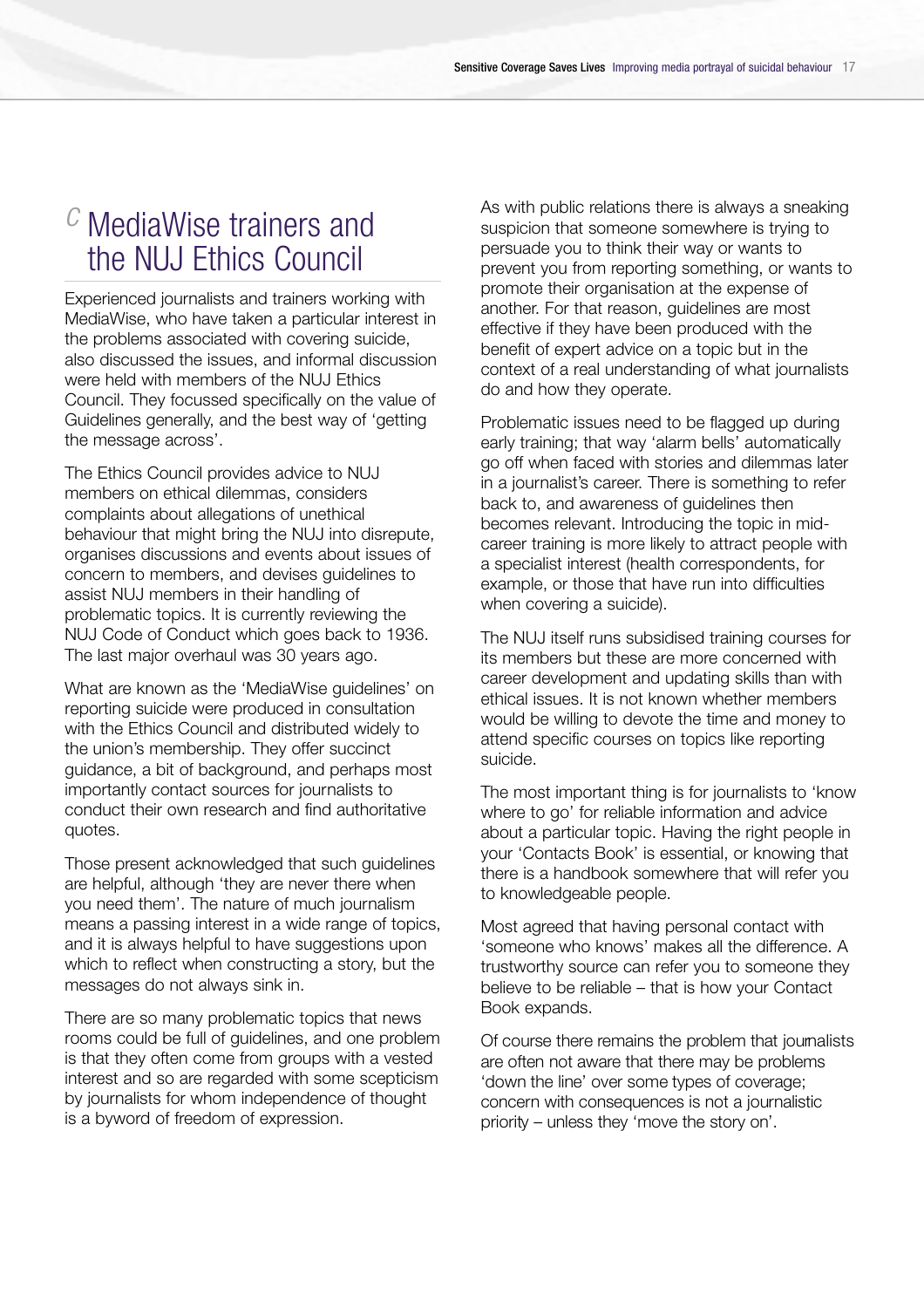In an era of 24-hour rolling news it is these nuanced developments that may 'make the next story', but it is the story rather than the personal impact of publication that preoccupies the news journalist.

Journalists are unlikely to carry around a stack of credit-card sized reminders of how to deal with different topics, but having an accessible handbook in every newsroom with authoritative background information, statistics and contact details, along with guidelines, would be a more useful reference point. Displaying a simple poster outlining key messages may also be helpful. The PCC poster simply outlining the Editor's Code of Practice, which is now backed up by an Editor's Codebook explaining 'case law' is a good example.

One problem mentioned by many journalists is that postbags and email boxes are flooded with material, much of which is binned simply because of pressures of space and time. Even useful material, like guidelines, simply disappear in paperfilled newsrooms, especially with the prevalence of 'hot-desking' and constant changeovers of staff.

It would probably be helpful to devise materials that have the endorsement of media bodies (management, regulators and unions and professional associations) as well as mental health groups and the Department of Health, to avoid unnecessary duplication and conflicts over which is the more authoritative.

Each party would then have a vested interest in ensuring that the messages get across, so they are more likely to be mentioned in editorial and staff meetings, and in gathering of union members. Several other problems were mentioned by Ethics Council members and MediaWise trainers. Suicide is a very specific topic, and journalists do not necessarily automatically link it to mental health issues. It may be more helpful to have a handbook specifically devoted to reporting suicide, rather than incorporate it into a larger volume covering other mental health topics.

The constant need to update information which can quickly go out of date. A website would be the obvious solution, but gives rise to the second problem – the wide variety of interest groups and organisations sometimes promoting conflicting theories. Whose website do you go to, and how are journalists to know whether by following guidance from one group would put them in conflict with another.

Journalists appreciate that issues are complex, but part of their job is to simplify matters for ease of communication. Any handbook that was produced would need to highlight 'differences of approach', in much the same way that a handbook on health remedies would need to explain the background sometimes conflicting claims made by mainstream medical practitioners, pharmaceutical companies and supporters of the alternative medicine'.

In the field of mental health, for example, the attitudes of mental health service users sometimes, the medical and psychiatric professions and mental health charities can appear to be at odds with each other, and journalists may need to appreciate the subtleties and nuances involved. Obtaining consensus on content may be problematic, but seeking as broad a range of endorsement as possible is vital if journalists are to take such information seriously.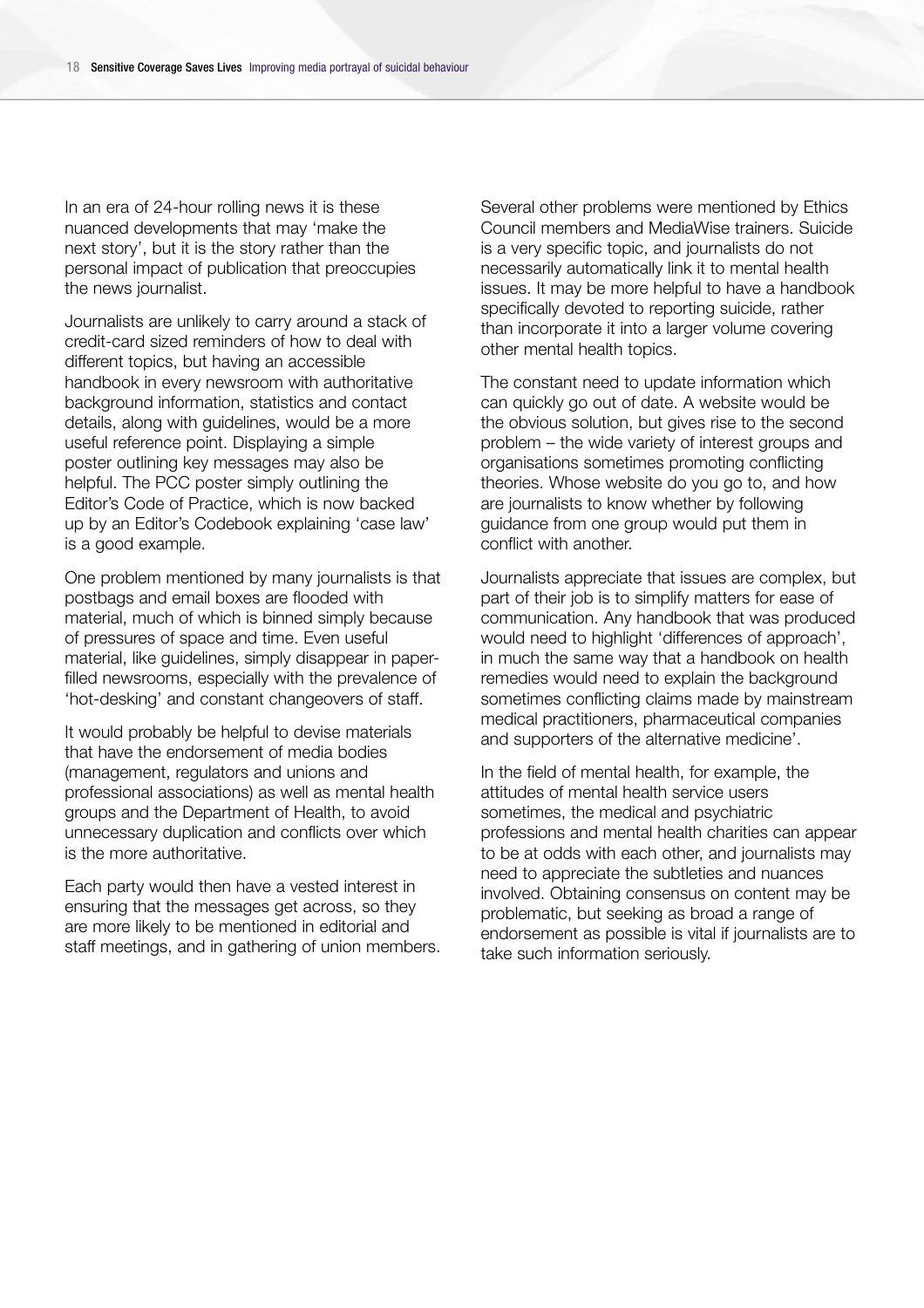# **Summary conclusions**

The interviews confirm much of the findings from the survey of journalists. Since some of those interviewed directly held quite senior staff positions, this may explain why they were more aware of the availability of counselling services for staff.

The conventional reticence among journalists about being handed advice from outside the industry is evident. Awareness of guidelines was poor, again pointing to the need for more effective promotion. The importance of easy access to simple and relevant guidance, on the rare occasions when it might be useful, came across throughout.

The value of including suicide coverage in preentry training was also emphasised, even through few journalists are likely to cover such stories very frequently.

Pressure on time and deadlines with the increasing pace of news-gathering and limited resources also illustrates the difficulty of providing even short course mid-career training, however there appears to be recognition that such training would be beneficial.

The voluntary sector is highly regarded as a source of reliable information, and the value of personal contacts was stressed, but journalists will need guidance to appreciate the nuances.

It would appear that there is no one-stop solution to awareness-raising. It needs to be a continuous process, without bombarding journalists with material that is quickly discarded. The value of a single, regularly update website with a variety of carefully sign-posted links, is evident, but the primary aim must be to ensure the journalists 'know there is a problem'; and that they can be 'part of the solution'.

# 3 Voluntary sector responses

## *a* Methodology

Journalist Terry Williams, who runs Media in Mind, an agency devoted to improving coverage of mental health issues in the media, conducted semi-structured interviews with representatives of suicide prevention and mental health agencies during May and June. He also chaired two Roundtable discussions originally designed to bring media practitioners and mental health agencies together. In the event journalists and the NUJ were conspicuous by their absence.

The first Roundtable was scheduled to take place at Bournemouth University on 14 June in conjunction with the School of Journalism under the aegis of the Wessex Media Group which holds regular wellattended sessions for media practitioners from throughout the South West England on topics of p rofessional interest. The event was well signposted as an early evening informal gathering, but response to invitations was patchy. The topic did not excite enough interest for people to travel and, two days before the Roundtable, a fresh round of apologies reduced the likely attendance to three. The meeting was cancelled.

Thirty people were invited to the next Roundtable to be held in London on 16 June. Only three of those invited turned up, all from the voluntary sector (Paul Corry, Director of Public Affairs for Rethink, Mike Cobbs, Samaritans PR Manager (Tactical) and Robert Westwood, Communications Manager for Shift but this time the meeting went ahead.

A similar number were invited to the third Roundtable in Manchester on 26 June. Once again only three people attended, all from the voluntary sector (Daniel Madge of Manchester Mental Health Partnerships Manager, Caroline Nuttall of the Self Help Services and National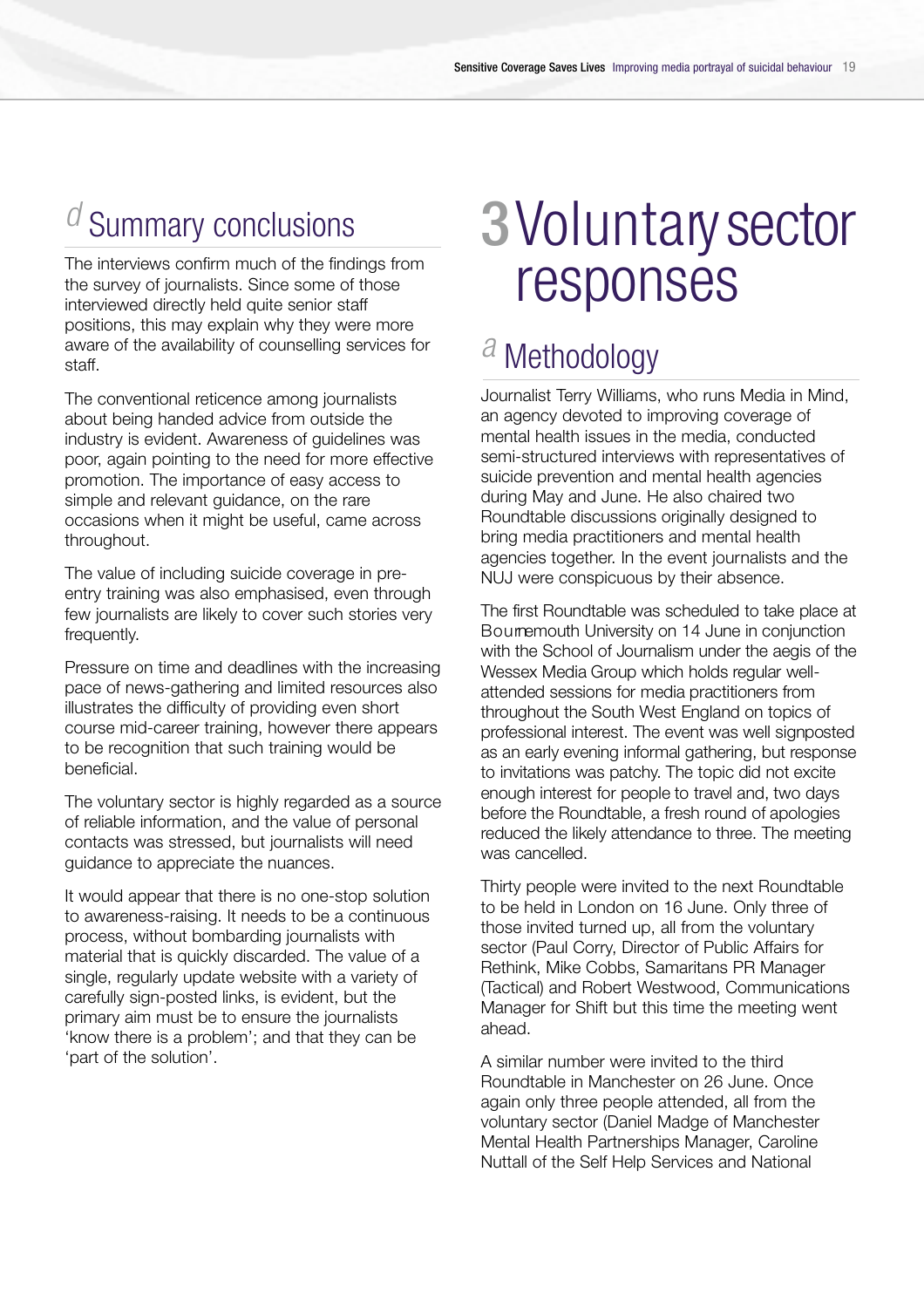Phobics Society, and Mark Coupe from Manchester Having a Voice service users group). A promised representative from the NUJ Disability Council failed to appear.

# **Summary of** interview results

Interviews were conducted with representatives from:

- the Campaign Against Living Miserably (CALM), set up in 1997 to reduce the high rate of suicide among young men in Manchester and on Merseyside and now a charity operating throughout the UK;
- the Having a Voice Media Group (HVMG) a service-user led organisation in Manchester with around 140 members, which runs a media project that has made a film on suicide and is producing another on the impact of stigma;
- Leeds Media Minders (LMM) a group of mental health service users who monitor local and national media, and has been working for over three years with Leeds North West Primary Care Trust to promote more intelligent, informative media coverage of mental health;
- MIND, the UK's main mental health charity;
- Papyrus, a UK charity committed to suicide prevention among all age groups but focusing predominantly on the emotional well-being of children, teenagers and young adults and offering the general public and professionals resources and support specifically to help prevent youth suicide;
- the Rethink Carers Group (RCG) in Birmingham, one of the longest established branches of Rethink, a major mental health charity dealing with various forms of severe mental illness and with a strong track record of working with carers. Four members of the interview group are from an African-Caribbean heritage.

#### Suicide coverage

The general view was that the bulk of coverage of suicide and inquests appears in the local media with only the more dramatic cases getting into the national media - stories revolving around bizarre methods of suicide or the death of a celebrity.

CALM is of the view that the present system of reporting inquests causes unnecessary stress to relatives and close friends and would prefer the media to be prevented from attending inquests unless a matter of public interest is at stake. RCG members would also welcome restrictions on the reporting inquests, although it was recognised that sometimes the media has a vital role to play in exposing bad practice in mental health hospitals and organisations. They felt that restricted access might encourage journalists to take a wider look at the reason why people take their own lives.

LMM have been monitoring the local media – mainly the Yorkshire Post and Yorkshire Evening Post – for three years and has noted over 100 reports of suicide. They were critical of The Yorkshire Post's long-running campaign – the Dark Side of the Web – about the impact of the web on suicide. Although Papyrus has been quoted in at least one article, LMM members had never been approached about the campaign, and considered that such campaigns are more about increasing sales than bringing about change.

MIND believes that media coverage of suicide has improved over the past ten years as a result of campaign work by mental health and suicide prevention organisations. This is demonstrated by the fact that insensitive reporting – usually in the national print media – is now more likely to spark off public debate, and in the case of the photograph of a suicide leap from a London hotel which appeared in the Evening Standard and several national newspapers.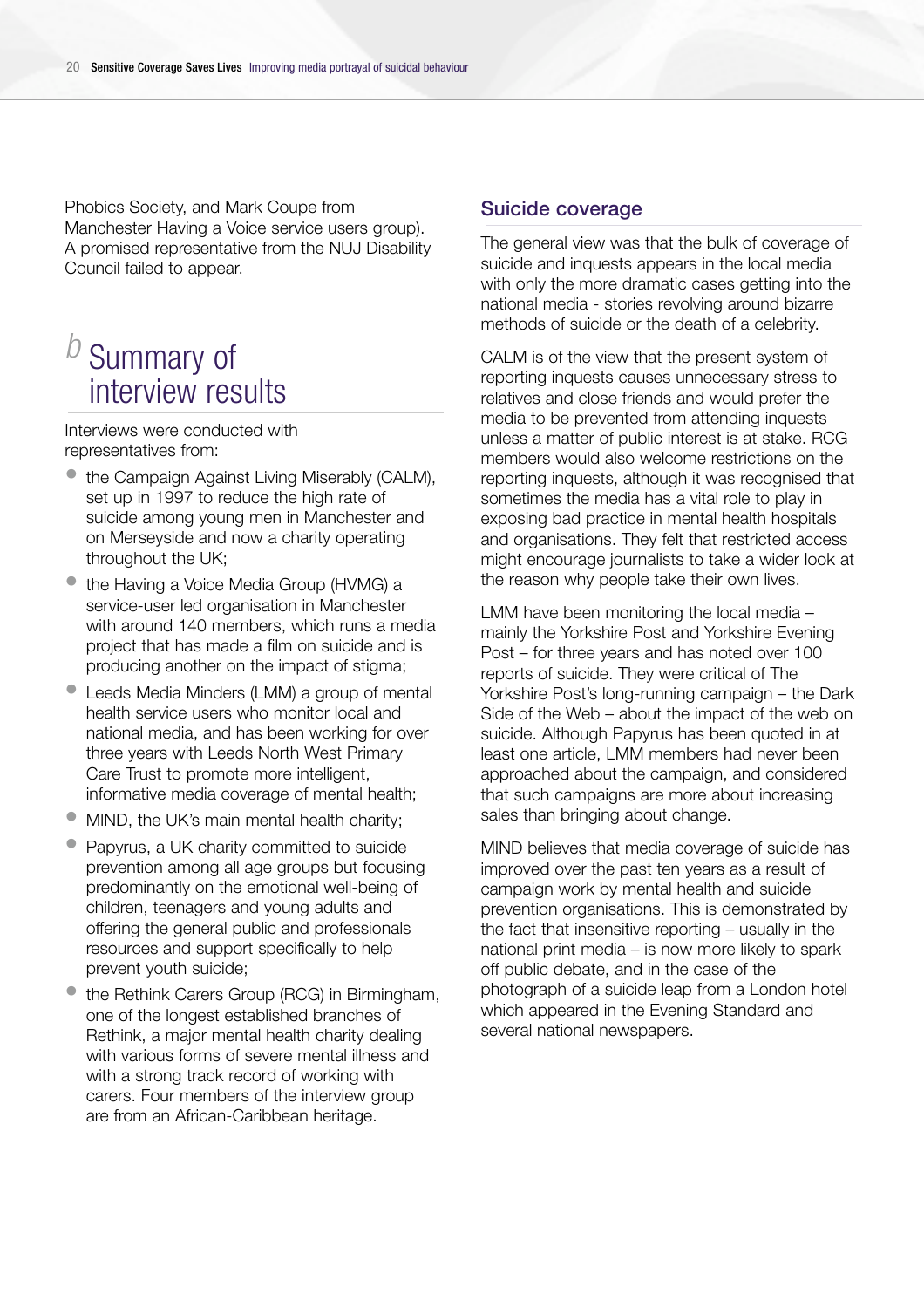*"We should all be encouraged by the overall reduction in the numbers of people who take their own lives and this in part has been helped by improved media coverage."*

Paul Farmer, Director MIND

MIND accepts that suicide is one small part of media coverage of mental health – although understandably significant to many people – but it needs to be set in the wider context. Messages about coverage of suicide have much in common with those of mental health campaigns, and much could be learned from the successes of organisations such as the Mental Health Alliance.

However, HVMG remain critical of coverage, especially on television, which they say has done much to create and sustain a distorted view of mental health issues. They maintain that 70% of TV characters with mental health issues are portrayed as violent.

Both LMM and HVMG expressed concern that 'compassion and kindness' were usually missing from media reporting of suicide. Journalists put too many details into a story without thinking of the distress caused to relatives and close friends. In their view reporting the method of suicide could lead to someone with suicidal thoughts to contemplate using that method.

CALM shares the view that the media may contribute to copycat suicides by describing suicide methods, and questions why such details are included. It is particularly concerned about the impact on vulnerable young people of the reporting of 'celebrity' suicides. However CALM and HVMG acknowledged that details of suicide methods are available on the Internet.

*"The media never reports the high levels of suicide and attempted suicide amongst carers who spend their lives looking after loved ones and daily experience all the pain and rejection that goes with the illness."*

Birmingham carer of a son with schizophrenia.

RCG members asked why the media never seems to covers suicide or attempted suicide among carers. They believe that there is a higher than average rate of suicide and attempted suicide among carers as the result of the stress of looking after loved ones experiencing mental illness.

CALM and HVMG would like the media to focus on why suicide is such a big killer among young men. There are usually good reasons presented as to why people kill themselves, but less analysis about why men in the same position did not do so 40 years ago.

*"We need a debate about why suicide is the second biggest killer of young men. It is not just an issue about such things as poverty or racism. It is about Society and the attitudes and assumptions put on young men."*

> Jane Powell National Development Co-ordinator, CALM

Papyrus would like to see more coverage given to the serious harm done to many people who try unsuccessfully to take their own lives (i.e. injuries on rail tracks), since this might help to act as a deterrent.

Papyrus would also like to see email 'flashes' being sent to all media when a story about suicide breaks, to promote responsible coverage and give contacts for organisations which could comment on the story. Such a service might be particularly helpful when there is a sudden rush of stories around issues such as debt (e.g. after an increase in interest rates) or school/college/ university exam times.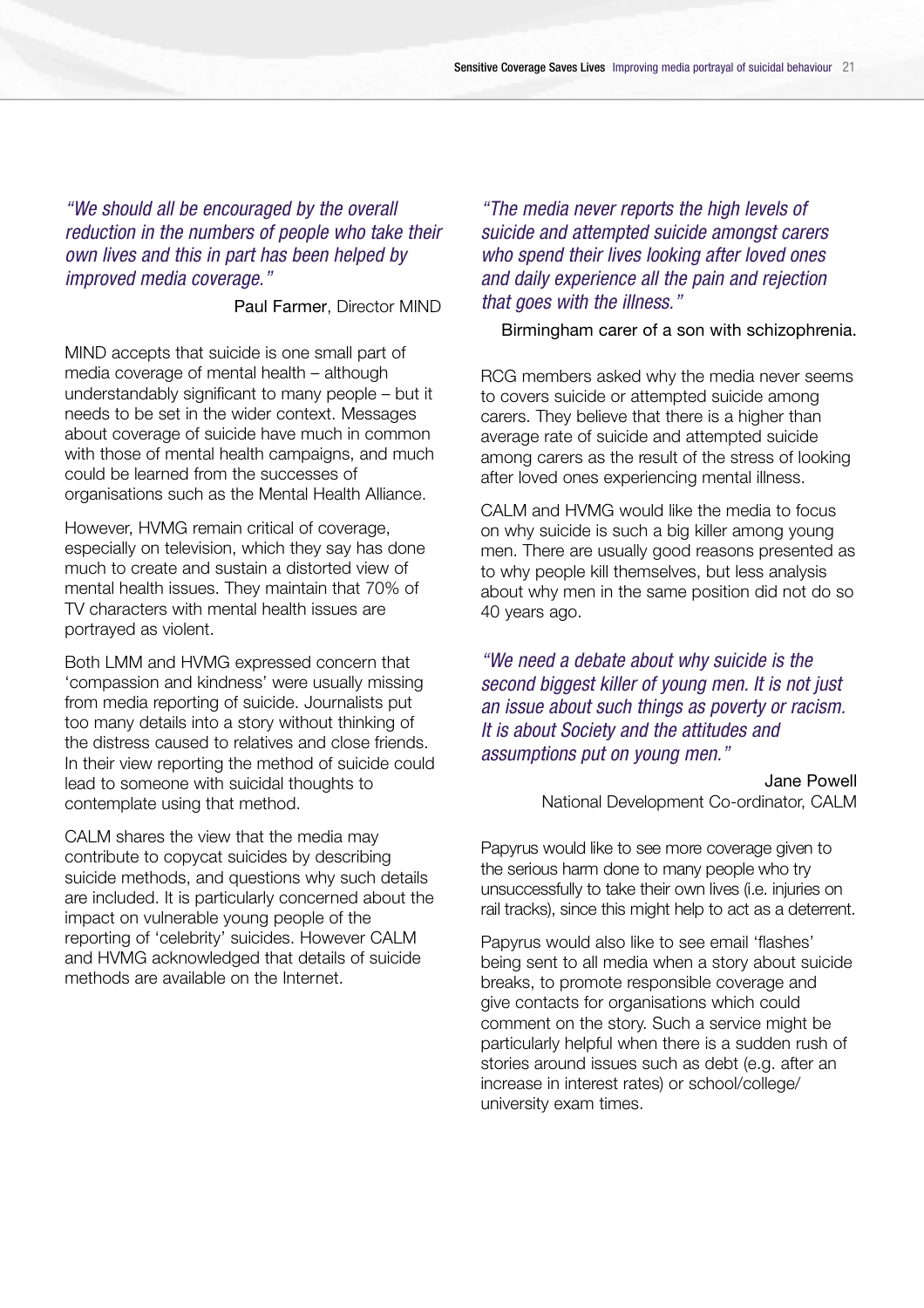CALM, HVMG and Papyrus all believe that information about (especially local) help-lines should always be printed alongside stories about suicide and attempted suicide, to help reduce the risk of 'Copycat' behaviour

#### Contact with journalists, and training

Members of LMM raise concerns about mental health coverage with News Desks and contribute to sessions for trainee journalists to help them learn how to report mental health and suicide stories in a fair and accurate way.

They say they are hardly ever approached by journalists wanting guidance in covering a story about mental illness or suicide, but they do provide service users to talk to trainee journalists taking part in media courses at Leeds University about the need for sensitive reporting. Members believe it is important to both engage with editorial departments and to get involved with the training of young journalists in order to bring about improvements in media coverage of suicide. Personal contact between service users and journalists usually produce the best results.

MIND offers media training to both journalists and mental health workers and service users.

As a small organisation with limited resources, Papyrus does what it can to help journalists wanting to write stories about suicide and attempted suicide, but is concerned that the work it does with young reporters is often undermined by attitudes on News Desks, Subs tables and in Editors' chairs.

*"When the media dinosaurs retire and younger journalist start to take over News Rooms, perhaps we will start to see more sensitive reporting,"*

> Tony Cox Co-ordinator of Papyrus

The charity believes that significant changes will only happen when key messages are taken directly to editors and programme makers by organisations that have credibility within the media. Meanwhile Papyrus has started to make good use of newspaper Letters Pages where its messages are far less like to be changed, diluted or misrepresented by journalists.

#### *"Why don't journalists have to undergo special training before they are allowed to cover such a painful and sensitive story as suicide?"*

#### Mental health service user.

Members of the RCG felt that journalists should be given more specialist training in sensitive coverage of suicide, the same as HVMG members. One suggested that journalists should only be allowed to cover inquests once they had a certificate indicating they had received the appropriate training.

Although few members of HVMG had experience of direct contact with journalists or media interviews. they felt the best way of influencing journalists was through direct contact with mental health serviceusers, since person-to-person contact was much more effective than media quidelines.

*"When service users talk face to face with journalists, the journalists do tend to take on board the messages of better reporting. Mental health professionals could not get through to the media in the same way."*

> Pauline Bispham, co-ordinator Leeds Media Minders.

Both HVMG and RCG members felt they would benefit from use-of-the-media training in order to help them work with journalists to tell their stories, and increase public understanding of why people take their own lives. Equally, everyone was nervous about taking this step but the majority felt such action was necessary in order to reduce stigma and improve coverage.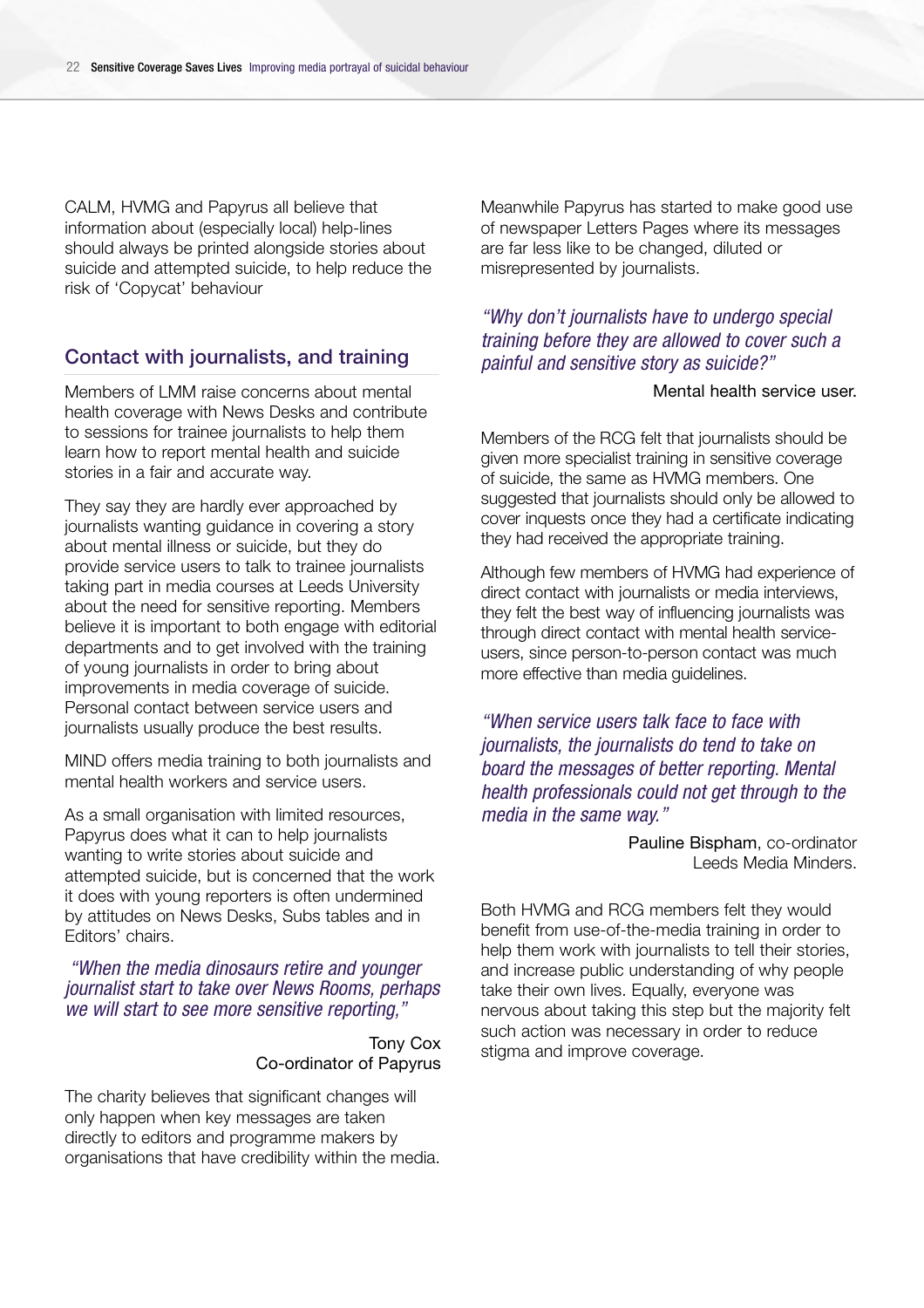#### Guidelines

The RCG were not aware of any media guidelines, even the ones produced by Rethink itself. Similarly the majority of the HVMG group were unaware of the existence of formal guidelines, although two had heard of the Samaritans booklet.

CALM usually refers media contacts to the Samaritans guidelines, which they believe could be shortened and simplified, but had never heard of the MediaWise guidelines. LMM refer journalists to the MediaWise guidelines.

Papyrus refers journalists to media guidelines produced by MediaWise and the Samaritans, and has its own version for members on working with the media and handling interviews. It has only once been approached specifically for guidelines on media coverage of suicide – from a person working with a TV 'soap'.

MIND has its own media guidelines, and is aware that a number of media outlets now have their own in-house versions (eg. The Guardian and BBC). It believes that some media guidelines are too long, and favours a credit card sized edition containing a few key points, and a reference to a website where journalists can get detailed guidance and a list of contacts. CALM also supports the idea of a one-stop website.

Papyrus believes that it is the responsibility of the Department of Health to communicate the message that suicide is preventable, and would like to see the Department devoting more of its promotional budget to pay for space to spell out this message in the media.

#### Use of language

Concerns were expressed about the language used in media reports of suicide particularly 'inflammatory' headlines.

Some had no objections to the use of 'committing suicide': HVMG members thought the term clearly indicated a person's determination to go through with it. The RCG regarded use of the term 'committing suicide' as hurtful but no less so than alternatives such as 'killed him/herself'.

However Papyrus felt the expression 'committed suicide' has the connotation of a criminal act, and would rather the media used 'took his/her own life' or 'killed her/himself'. This view was backed up by MIND who share the Samaritans' view that the media should be encouraged not to use 'committed suicide' because of the stigma attached to the term.

## **Roundtable discussions**

The views of journalists interviewed as part of the study conducted as part of the study were fed into the Roundtable discussions in London and Manchester attended by voluntary sector representatives. Participants also heard about results from face-to-face meetings with mental health service users and carers, telephone interviews with senior people working in mental health or with suicide prevention agencies, and discussions with the Coroners' Division about how the proposed new law might affect media coverage of inquests.

The study took place at a time when there was considerable debate about media coverage of suicide. Almost everyone involved in mental health and suicide prevention believes there are serious problems with such coverage which need to be addressed yet it would seem that most journalists do not believe there is anything wrong with reporting of suicide.

Provisions in the proposed new Coroners Bill to make the inquest process more family friendly, including the proposal to hold inquests behind closed doors when the Coroner decides there is no public interest in a public hearing, has generated heated debate about freedom of expression within media circles. The NUJ had already expressed opposition to any limits being placed on the coverage of inquests by the time of the London Roundtable. This opposition was broadly supported by all those present, but they saw it as an opportunity to negotiate with the media for improvements in coverage.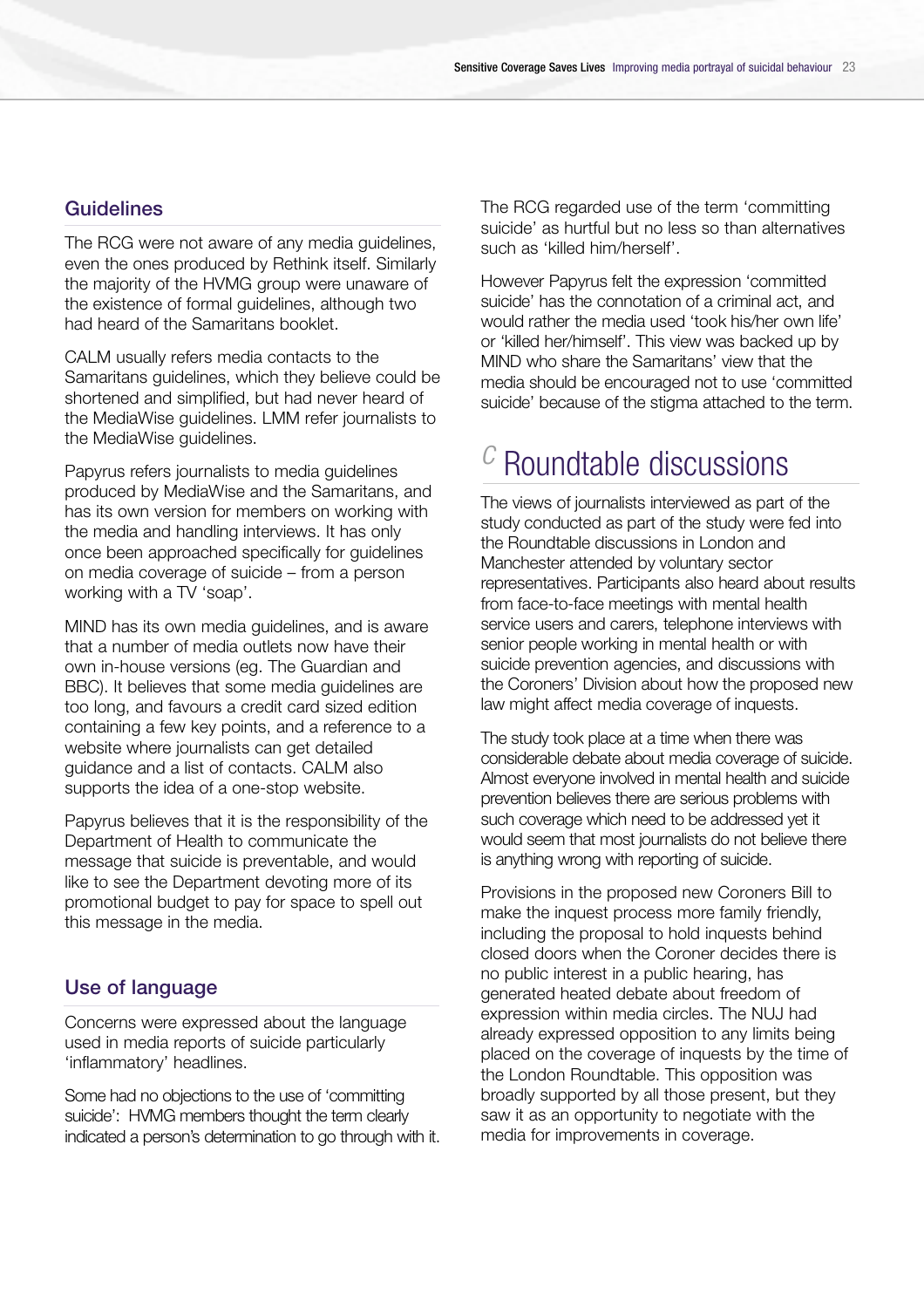They wanted 'sensitive not censored' coverage of suicide and suggested that an alliance should be formed with organisations such as the NUJ, the PCC and Society of Editors, to campaign for open inquests alongside a voluntary code of conduct about the way in which all media cover suicide and inquests.

Both sets of Roundtable participants believed this should be combined with a new programme of training for both trainee and working journalists. They felt that a journalist's view of a story rarely related to the impact on the people involved – nor indeed in the case of inquests took into account the possibility that a description of suicide methods might result in 'copycat' behaviour.

Samaritans have put together strong evidence of how media reports of the method of suicide have resulted in copycat deaths. The general view in the media in the past has been to reject the notion of casual links. Mental health professionals felt that evidence about imitative suicidal behaviour should be used as a campaign as it sent out the strongest possible message to journalists. If reporters understood that their works could result in the unnecessary loss of life, they might be more sensitive in their coverage. MediaWise has always maintained that promoting the reverse message – that sensitive reporting can save lives – is a more effective means of 'winning hearts and minds'.

Almost everyone in mental health and suicide prevention interviewed as part of the study agreed that journalists needed to think about the impact of the stories they produced rather than simply arguing there was nothing unlawful about their coverage. Service users in particular called for journalists to show compassion, but felt that this could only be achieved through programmes of training and awareness-raising for journalists.

Young journalists soon become 'dinosaurs' unless they get the right training, information and support. They need to have a section about the need for sensitive reporting of suicide and inquests built into their basic training.

Working journalists need to be approached in a different way. Training and awareness-raising sessions for them would need to be short, sharp and preferably on-line. News desks were unlikely to give journalists time off to attend any training event lasting more than two hours.

Both Roundtables thought that training modules such as the one produced by MediaWise should be shortened and possibly put on-line so that more journalists would be prepared to access them.

There was general agreement that there were already a sufficient number of guidelines available. The main problem appears to be that most journalists don't get to see them. Another problem seems to be that the guidelines are too detailed. Credit card-sized guides with a few key points and a web site address for further information might help, especially as it would be easier for journalists to carry it with them.

The Roundtables also endorsed the suggestion that a rolling email contact list of journalists should be established to whom email 'flashes' could be sent when a significant story about suicide broke in the media, or a cluster of stories appeared around school or college exam pressures, or the impact of interest rate rises on personal debt, linked to debt. These emails would offer key messages about sensitive reporting of suicides, and contact details of organisations who could help the journalists, or whose services might help people affected by the stories. It was felt that this 'drip, drip' effect might be more on changing media attitudes as well as helping journalists do their job.

Three members of the National Shift Stigma Media Sub-Group who submitted comments regarded voluntary sector groups as the most reliable sources of advice for journalists, and rated media regulators low in their list of organisations offering credible guidance on the reporting of suicidal behaviour.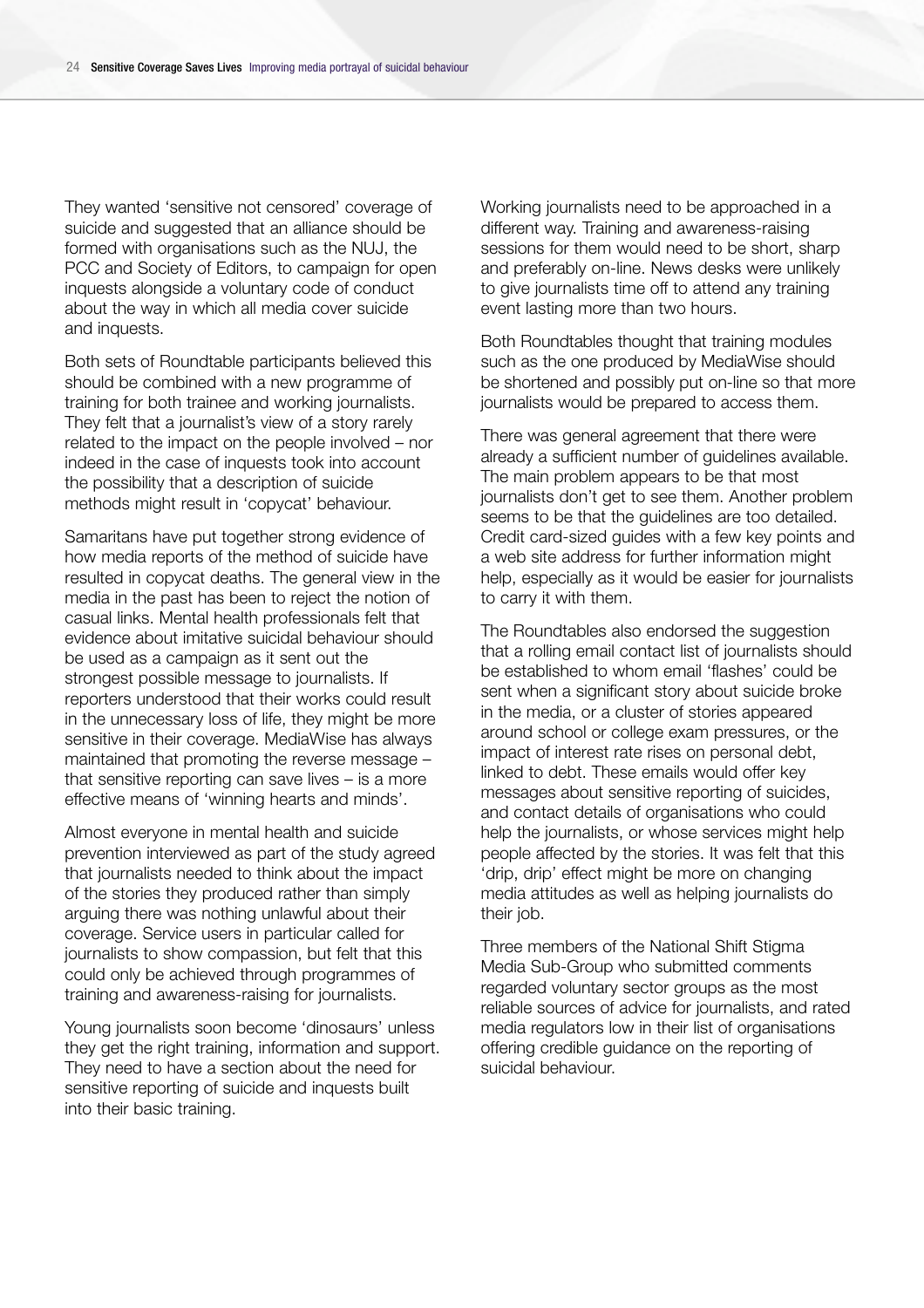*"I have to be honest, I am a bit cynical. At the end of the day it is a very competitive world and journalists are after selling a story. Unless it is part of a Code of Practice, guidelines are ineffectual."*

#### Voluntary sector National Communications Director

There was considerable concern about where any campaign to improve media coverage should be pitched. It was felt that young journalists were willing to be more sensitive in reporting but that News Editors and Sub Editors kept changing copy and insisting on what amounted to 'insensitive' reporting.

The Roundtables agreed that to be successful any campaign on this issue must be directed at the level of editors and organisations which might influence them, such as the PCC and Society of Editors.

It was also felt that if celebrities could be encouraged to come forward to speak to the media about their own experiences of suicidal behaviour, the media would get 'good stories' and the public would listen to what was being said.

# **Summary conclusions**

Disappointing attendance levels, especially in terms of journalistic representation despite plenty of advance notice, is perhaps indicative of two significant problems when dealing with journalists – chasing stories takes precedence over everything else, and there is some reluctance to engage in self-criticism.

It could be added that suicide is seldom regarded as a compelling topic for discussion, and that even with the best will in the world deadlines come first. If time and energy are to be expended, they are more likely to be devoted to bringing in a story even at the last minute than discussing journalism practice, especially when staff are stretched as they are increasingly in newsrooms everywhere.

It is clear that a gulf exists between people committed to improving services and facilities for people at risk of suicide and the journalists who report about people who take their own lives.

There is perception among the former that journalists don't really 'care' about the people and p roblems they write about. More contact between journalists and mental health and suicide prevention groups might help. Journalists could explain about the constraints under which they work and learn about the experience, purpose and concerns of those directly involved in suicide prevention.

Use-of-the-media training for voluntary sector individuals willing to work with journalists might also help to bridge the gulf.

Antipathy or anxiety towards the media is only likely to be overcome if there is some evidence that the media is prepared to change – for instance, to routinely publish helpline contact details, and to consider the personal and societal impact of sensational or intrusive coverage. Journalists themselves are not immune to the pressures that drive people to suicide or bring on depression, and they too have personal experience of the distress caused by sudden death. The pity is that media professionals seem to isolate themselves from their audiences, as if unwilling to acknowledge a correlation between their life experiences and their work. There are many lessons here for the trainers of the next generation of journalists.

At the same time it is important that the common key messages of guidelines should be more accessible to and better known among journalists.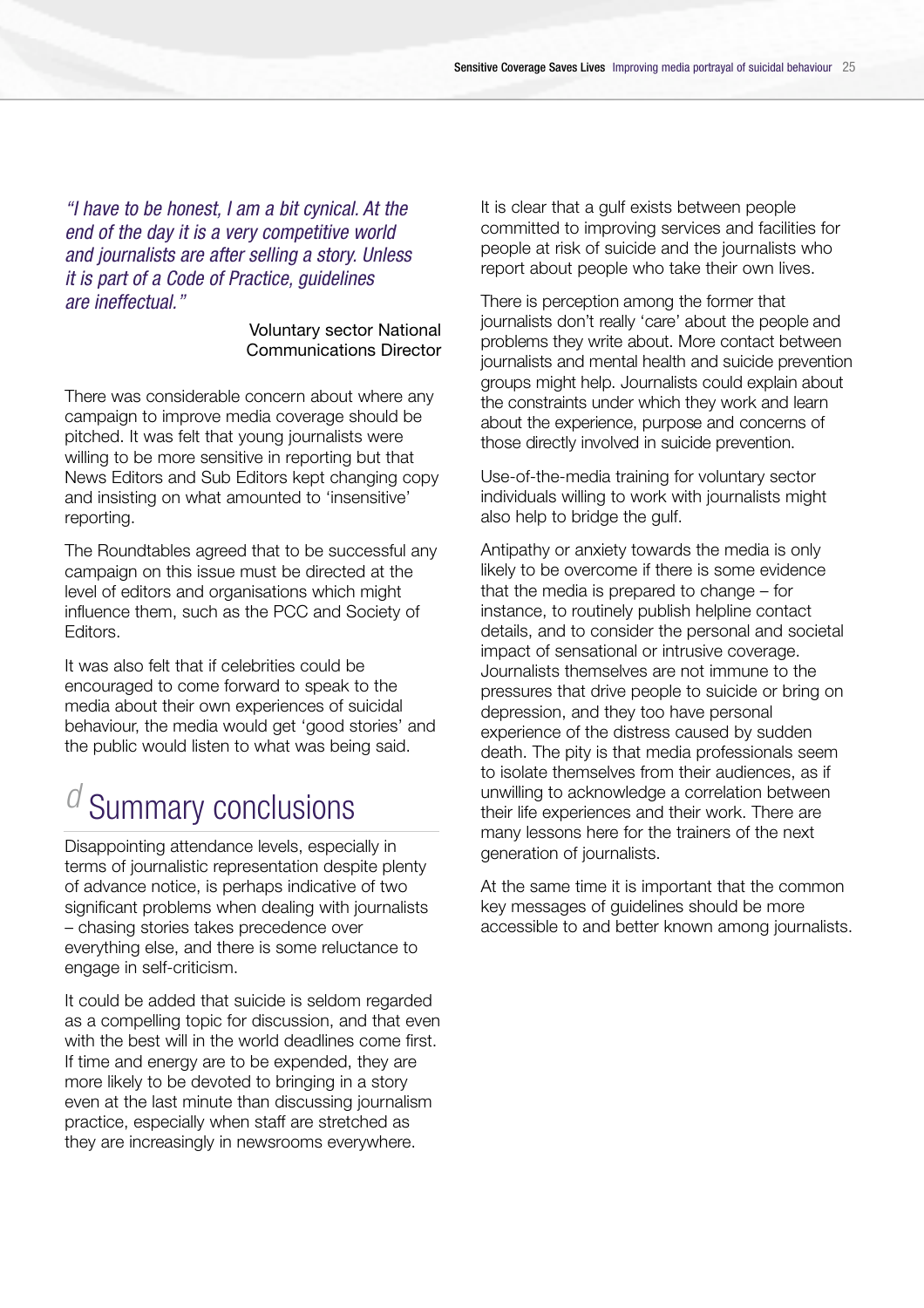# 4Recent media coverage

# *a* Methodology

The purpose of reviewing recent coverage was to reflect upon the nature of the stories and how far they tallied with the perceptions of journalists and mental health/suicide prevention agencies about coverage, as well as considering the extent to which they complied with guidelines about responsible coverage.

This was not an academic exercise in media monitoring but rather an overview built around a dialogue between two experienced journalists. For the purpose of this study MediaWise reviewed cuttings about suicide coverage in the UK from its own files, along with a selection supplied by SHIFT from a monitoring exercise during March 2006 conducted by the Romeike cuttings agency, and several supplied by suicide prevention and local monitoring groups.

It was decided not to focus on historic examples from the extensive files assembled by MediaWise, but to concentrate on stories that 'made the headlines' during 2006. In all over 100 articles from a mixture of broadsheet, tabloid and middlemarket national newspapers, and local and regional papers were reviewed, along with one problematic radio broadcast.

Coverage from the selection of stories published in March 2006 included some good examples of stories about suicide, and four articles that did not reflect the best practice urged by the published guidelines.

# *b* Review

One of the most remarked upon examples of coverage occurred in January 2006 when the PCC received five complaints about three national newspapers which had published pictures of a suicide leap in full public view in a west London street. The shocking images of a distressed woman at the point of death brought criticism from a variety of quarters. The Times received nearly 40 complaints from readers after running the pictures, supplied by an agency photographer who was passing the hotel at the time.

| <b>Headlines</b>        |                                                                    |
|-------------------------|--------------------------------------------------------------------|
| 4 Jan 2006              |                                                                    |
| The Sun                 | 'Hotel death leap'                                                 |
| <b>Evening Standard</b> | 'Woman in death plunge<br>from hotel window'                       |
| 5 Jan 2006              |                                                                    |
| The Sun                 | 'Lawyer in death fall'                                             |
| <b>Evening Standard</b> | 'City lawyer booked<br>fourth floor room 'ready<br>for death leap' |
| The Times               | 'Mystery of leading<br>lawyer's suicide leap<br>from hotel'        |

Although many newspapers initially used the distressing pictures of people jumping from the World Trade Centre during the '9/11 atrocity', by general consensus within the media these images have rarely been repeated. This may have heightened the reaction of shock to publication of the hotel suicide photographs, even though some of the pictures were used in ways that made it difficult to identify the woman.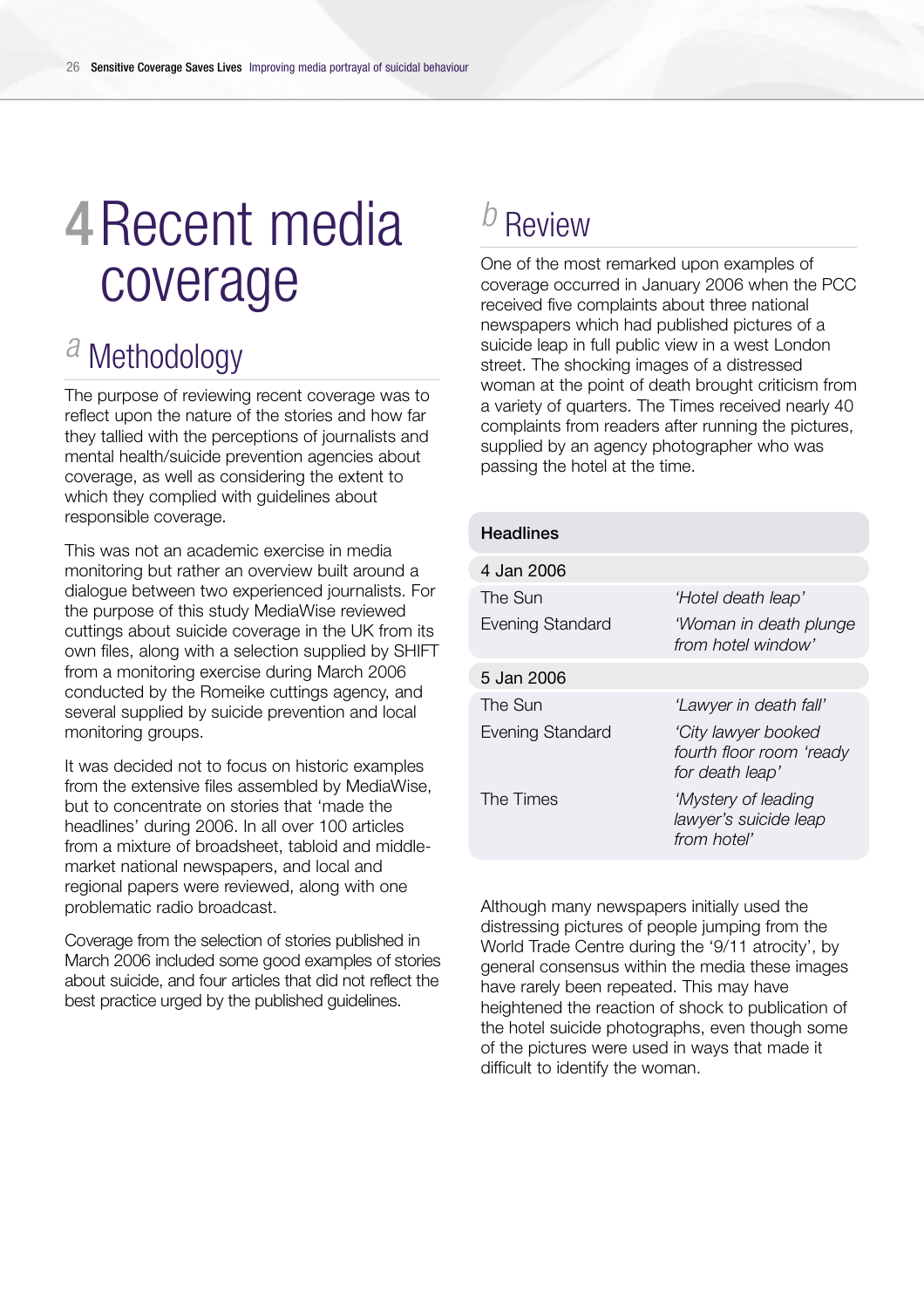In March the PCC announced that it would not uphold the complaints, in part on the grounds that:

*"editors are best placed to decide what their readers will find acceptable in terms of taste and decency – something that will vary between different sorts of publication, and something that is therefore unsuited to being subject to national, industry-wide rules."*

The event had taken place in a public place, and although individual members of the Commission shared the view that the images were likely to offend and upset readers as well as causing additional distress to friends of the deceased, the PCC did not consider there was a breach of the newspapers' obligation 'to handle publication sensitively' at a time of grief and shock.

While accepting that this would to some extent inevitably be a subjective judgement, (the Commission) concluded that there was no breach of the Code on this point, because

*'the simple fact of publishing photographs of what was a public incident did not, in itself, constitute a failure to be sensitive. The Commission considered that it should be slow to restrict the right of newspapers to report newsworthy events that take place in public. This includes the right to publish photographs. This tragic case concerned an unusual death, which had taken place in public. As such, it was a newsworthy event.'*

Having rejected complaints against the first publication of the pictures in The Sun, the Commission applied the notion of precedent when considering complaints against the Evening Standard and The Times, and found similarly. However it singled out the Evening Standard for particular criticism for not ascertaining whether relatives of the deceased had been informed before publishing the pictures.

*'(The Evening Standard) had seemingly not made specific checks, but rather assumed from the fact that the police were aware of the woman's identity that the family must have known. In the event, the fact that publication did not lead to identification seemed to the Commission to be more a matter of luck than judgement. Greater steps should have been taken to verify the position before the decision to publish such a clear picture was made.'* 

Three months later, in June, The Sun ran a sequence of pictures showing police trying to coax a man down from a hotel window in York, and then the man's leap. This time, thankfully, the man did not die and The Sun obscured his identity.

The pictures had originally appeared in The Press of York, which devoted its front page to a picture of the leap under the headline 'God … No'. The editor justified his use of the pictures because the man had survived; had the man perished he said his decision would have been 'vastly different'.

The incident took place just before the announcement of the new sub-clause to the Editors' Code of Practice. It remains a moot point whether The Press or The Sun would have fallen foul of the sub-clause since the man survived. However, it would be interesting to know whether, in this instance, the PCC would have repeated its earlier adjudication that there had been no breach of the Code because the papers had not included 'unnecessarily explicit details or presented the photographs in a gratuitously graphic manner'. No reprimand had been forthcoming from the PCC when The Sun published (23 April 2003) a detailed illustration of a contraption used by one distressed young man to kill himself.

In April 2006, MediaWise was prompted to contact BBC Radio 4 about a programme in the series 'Me and my Poison'. The edition of 11 April looked at the widespread use of the yellow oleander plant among suicides in Sri Lanka and described in detail how to prepare a lethal dose.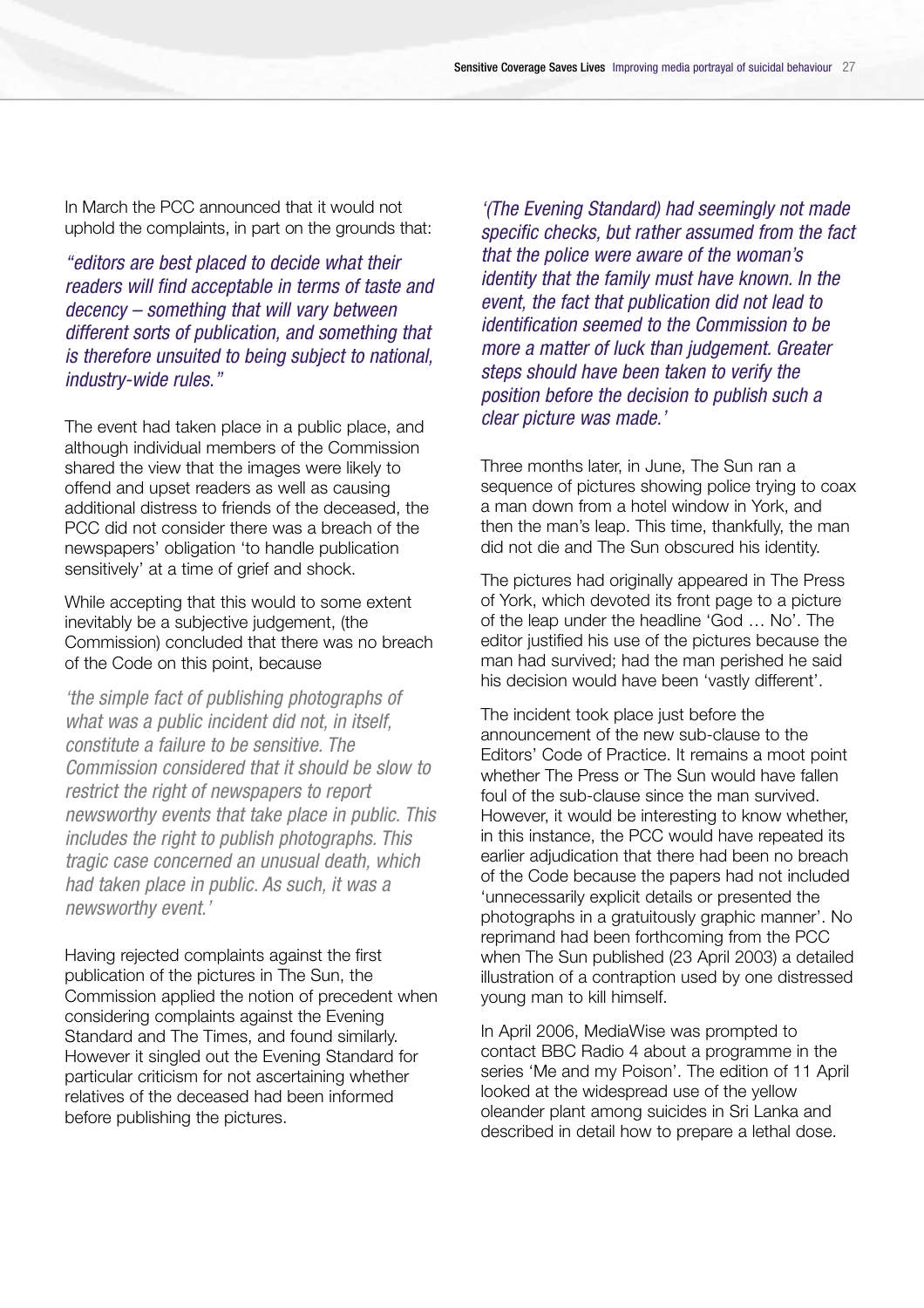Ironically, as the programme mentioned, the spread of this suicide method on the island, which has one of the highest suicide rates in the world, was directly attributed to media reports of one of the early recorded instances. MediaWise has been working with the Centre for Policy Alternatives in Colombo on improving media coverage in Sri Lanka where reports are often detailed and sensational.

The response of the producer was revealing:

*"The yellow oleander problem is already very wellk n own throughout the island and any damage done from media coverage was done many years ago … the benefits of suggesting to people that they should cut down yellow oleander outweigh the dangers of alerting them to the method. The programme was in a ny case not broadcast there. Here the yellow oleander may be available but I don't think it's g r own in gardens and it's certainly not as widespread as it is in Sri Lanka . I honestly don't think my programme would have encouraged any Radio 4 listeners to self-harm using this method."*

This may be a fair and honest response, even if it begs a few questions. However it did not address a central criticism that the programme was in breach of the BBC Producer Guidelines, which read:

*' S u i c i d e , attempted suicide and self-harm should be portrayed with great sensitivity, whether in drama or in factual programmes. Care must be taken to avoid describing or showing methods in any great detail and content. Producers should be alert to the dangers of making such behaviour attractive to the vulnerable. Both the on air and online factual reporting and fictional portrayal of suicide, attempted suicide and self-harm may encourage others.'*

In the same week, the suicide of a woman who jumped to her death from the Humber Bridge with her autistic son received generally sensitive and sympathetic coverage.

'How the mother in bridge leap was let down by the system' ran one piece in the Daily Mail a week later (20 Aug 2006), explaining her circumstances, quoting friends and the National Autistic Society and referring back to a similar tragedy five years earlier. It did not carry contact numbers for those who might face similar problems but, in common with many newspapers nowadays, it gave the email address of the reporter.

Broadcasters have long used support services to assist viewers and listeners affected by issues covered in radio and TV programmes, but this approach is far from standard in the print media.

Inquests are by far the most common source of suicide stories, yet only ten of the 100 article supplied by Shift originated from inquest verdicts.

Celebrity status, however remote, appears to govern the notion of newsworthiness. One report ('Actor's son gun suicide', Brighton Evening Argus, 4 March) appeared to have been included on the basis that the man who killed himself was the 'eldest son of veteran actor Richard Todd… the Dam Busters star'. Another detailed how 'the mum of troubled soap star Elaine Lordan killed herself by leaping in front of a tube train' (Lordan's mum rail suicide, Daily Mirror, 9 March).

Four suicide stories appeared on newspaper problem pages which frequently deal with suiciderelated issues. Dr Tanya Byron's column in The Times T2 offered advice to a reader who was feeling suicidal ('Death of my best friend has made life unbearable', 20 March). The Mirror's 'Dear Miriam' column advised a reader whose partner is suicidal ('I'm hostage to a suicidal lover', 16 March). Both provided contact numbers for charities. Miriam also advised another reader whose daughter was feeling suicidal ('Failures drive teen to despair', 22 March), though did not offer a helpline number.

The Sun's 'Dear Deidre' offered advice to a woman whose husband was suicidal (Husband is suicidal', 23 March) – but, again, without a helpline number (though she said she would email the reader a leaflet on help for depression).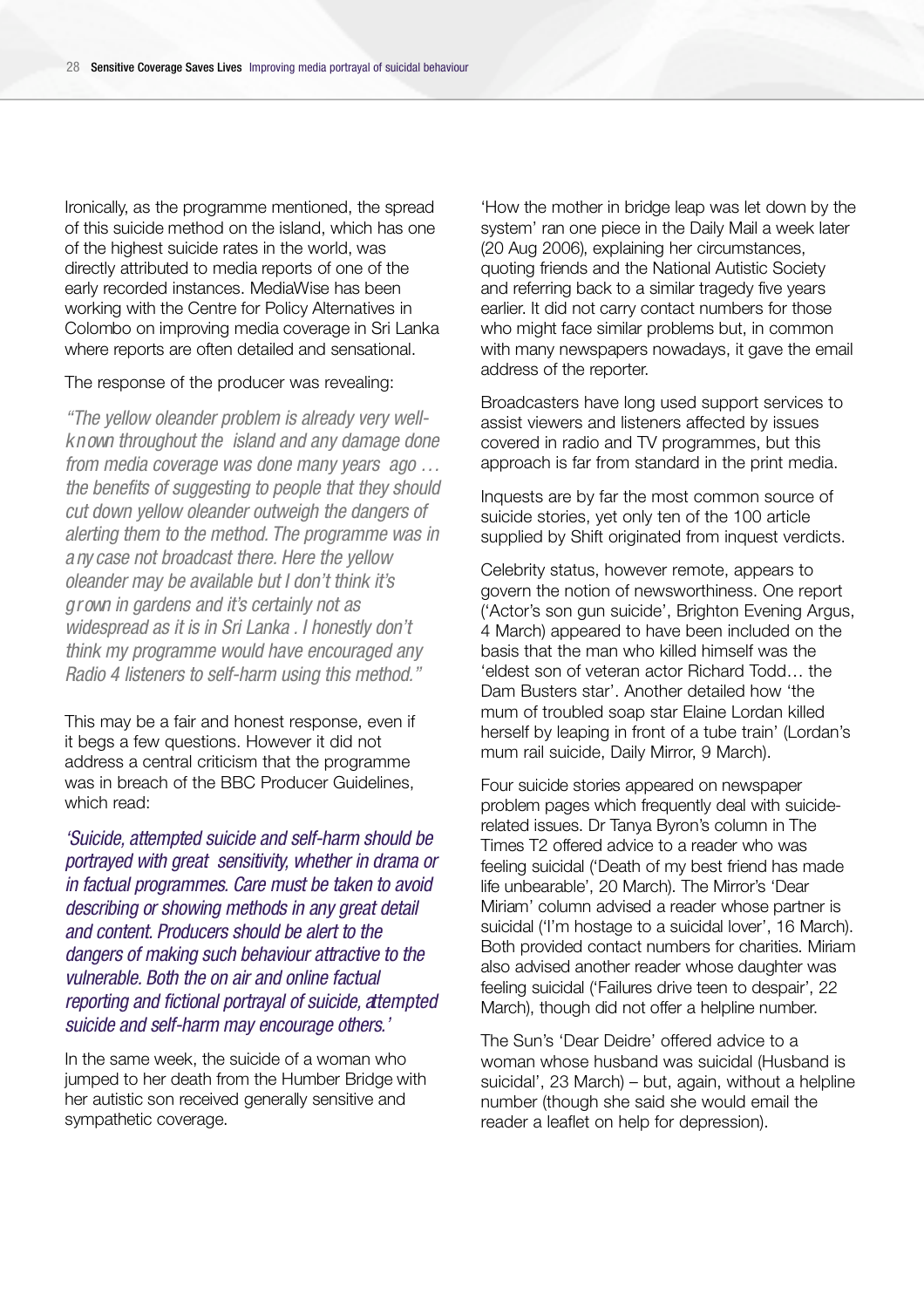Coverage of the inquest into the death of the woman who leapt from the London hotel room was generally restrained. Only the Scottish Daily Express pictured her on the ledge outside her hotel room, about to jump ('Suicide lawyer: I don't want help', 23 March).

The Scottish Daily Express was also the one paper to carry a story about an advertisement for Sony sited by the Forth Road Bridge which read: 'Take a running jump here.' ('Sony blasted over suicide spot picture', 10 March). It was a good example of the difficulties journalists can face when writing about suicide: the story only makes sense if the reader understands that the bridge has been the site of many suicides.

The paper quoted a spokesman for the Forth Estuary Transport Authority as saying: "We often find that when a suicide is reported in the press, another soon follows after. For this reason, local papers don't report suicides. This poster could act in the same way."

On 12 March The People published an article combining both celebrity and a suicide recipe. Headlined "I crushed 40 painkillers and was ready to die… only my mum saved my life," it reported on Big Brother contestant Lesley Sanderson's attempt to take her life with a 'lethal cocktail' of pills. It quoted her giving a detailed description of the method she used: "I crushed packets of painkillers with the back of my hairbrush on a bedside table and planned to swallow them in a glass of water… there were nearly 40 tablets."

The Guardian carried a long feature about the number of female prisoners who try to kill themselves ('A death foretold', 1 April). Although this kind of investigative report into the background of suicides is important, the article contained (and repeated) unnecessary details of the methods used, she died as a result of taking a lethal quantity of (named) tablets she died having swallowed 120 antidepressants'; 'she tried to suffocate herself with a plastic bag over her head'; 'she had been stockpiling her antidepressant drug, (named) she took 120 tablets on the Saturday and was found dead by the evening'). The feature did not contain any helpline numbers.

An article in The Observer about the psychological impact of war on soldiers (The Iraq Effect', 19 March) also contained unnecessary detail ('the

father-of-four attached a hosepipe to the exhaust and unfurled it inside the family's navy-blue Rover'). It did not offer a helpline number.

There were several exemplary items published during March. The Daily Mirror ran an article about an individual suicide, which did not describe the method used, carried a number for the Samaritans and was produced with the co-operation of the family. It contained practical advice on spotting depression in others and what people can do about it ('A horrible empty sense of waste: a family's story', 29 March).

Similarly The Times' response to a new Childline campaign to highlight the problem of suicidal children was 'text book' ('Depths of despair: when a child wants to end it all', 21 March). It offered two helpline numbers, adequate context from an independent expert, and was written with the consent of the family of a child featured in the piece. However, it did name the drug on which the child had overdosed.

The Sunday Independent (Ireland) carried an investigation into why so many young men kill themselves, which is also to be commended ('Suicide isn't painless, it's death forever', 26 March).

### *c* Summary conclusions

Suicide stories appear in the paper more often than journalists imagine, and in a greater variety of genres than simply inquest verdicts.

The provision of helpline details is not commonplace, and there is some evidence throughout that even the most basic guidance on responsible reporting has been ignored or at least not taken full into account.

The 'shock' and 'celebrity' factor appears to count higher in rating the newsworthiness of a suicidal event than broader issues (debt, depression, despair) that may have a greater resonance with readers/audiences lives.

At the same time it is evident that media coverage of suicide and suicidal behaviour can and does highlight important social and societal issues, especially where time and space is given to examining context and considering policy implications.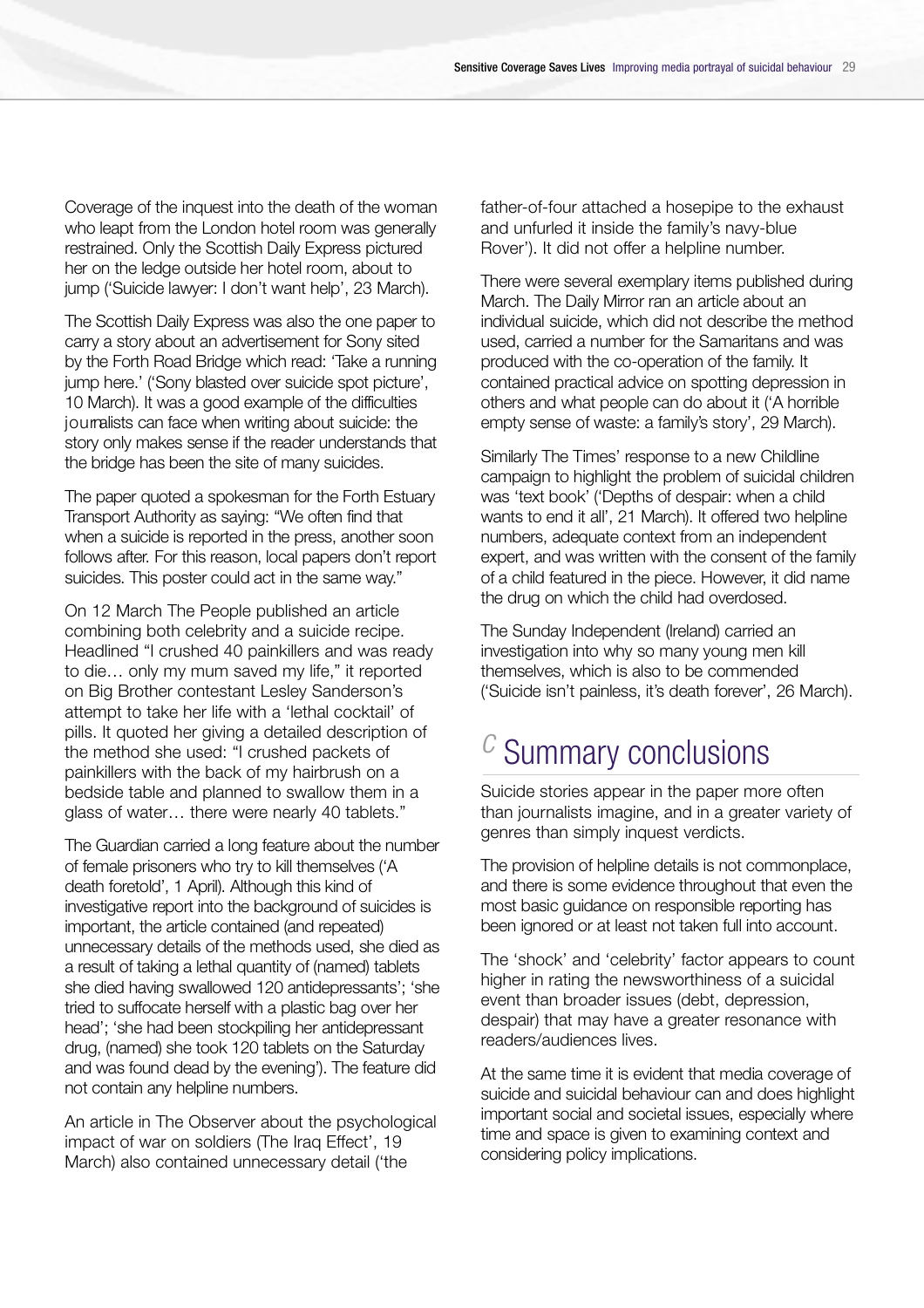# The way forward

It is clear that suicide features more widely in the media than is appreciated by media professional – in news stories, features, advice columns, documentaries, drama, soaps, etc. It is important therefore that journalists, editors, programme producers, should have access to reliable information and advice when covering suicide stories. All partner agencies will need to consider how this can be achieved and sustained over time.

Coverage of suicide stories could be improved very simply, for example by supplying audiences with at least one relevant helpline to encourage people to seek assistance if the issues affect them. The Report also highlights the lack of knowledge within the media of existing guidelines and it is clear better promotion of such guidelines could be undertaken quite simply.

This Report outlines several areas for action that will support and help sustain improved reporting of suicide and suicidal behaviour in the media.

### **1** Training

- Suicide coverage should be included in vocational training for media professionals and should provide the opportunity for regular short-course mid-service training.
- Media organisations should liaise with suicide prevention and mental health agencies about the content of training courses on suicide coverage and mental health coverage
- Where possible training should include access to relatives or survivors of suicide attempts and representatives of support groups

#### **2** Guidelines, Information and Advice for the Media

- Guidelines need to be succinct. comprehensible, relevant to the practice of journalism, and eminently accessible.
- Ideally guidelines should receive endorsement from as wide a range of interest groups as possible, including media organisations and suicide prevention and mental health agencies as well as journalists and public figures (including 'celebrities') who have had personal experience of suicide or suicidal behaviour.
- Consideration should be given to production of a simple poster for newsrooms and credit-card sized reminders for journalist with key message about sensitive coverage and useful contacts
- Consideration should be given to production of a one-stop website to provide media professionals with information, statistics and guidelines about suicide coverage and the link with mental health, with information on useful contacts and other websites.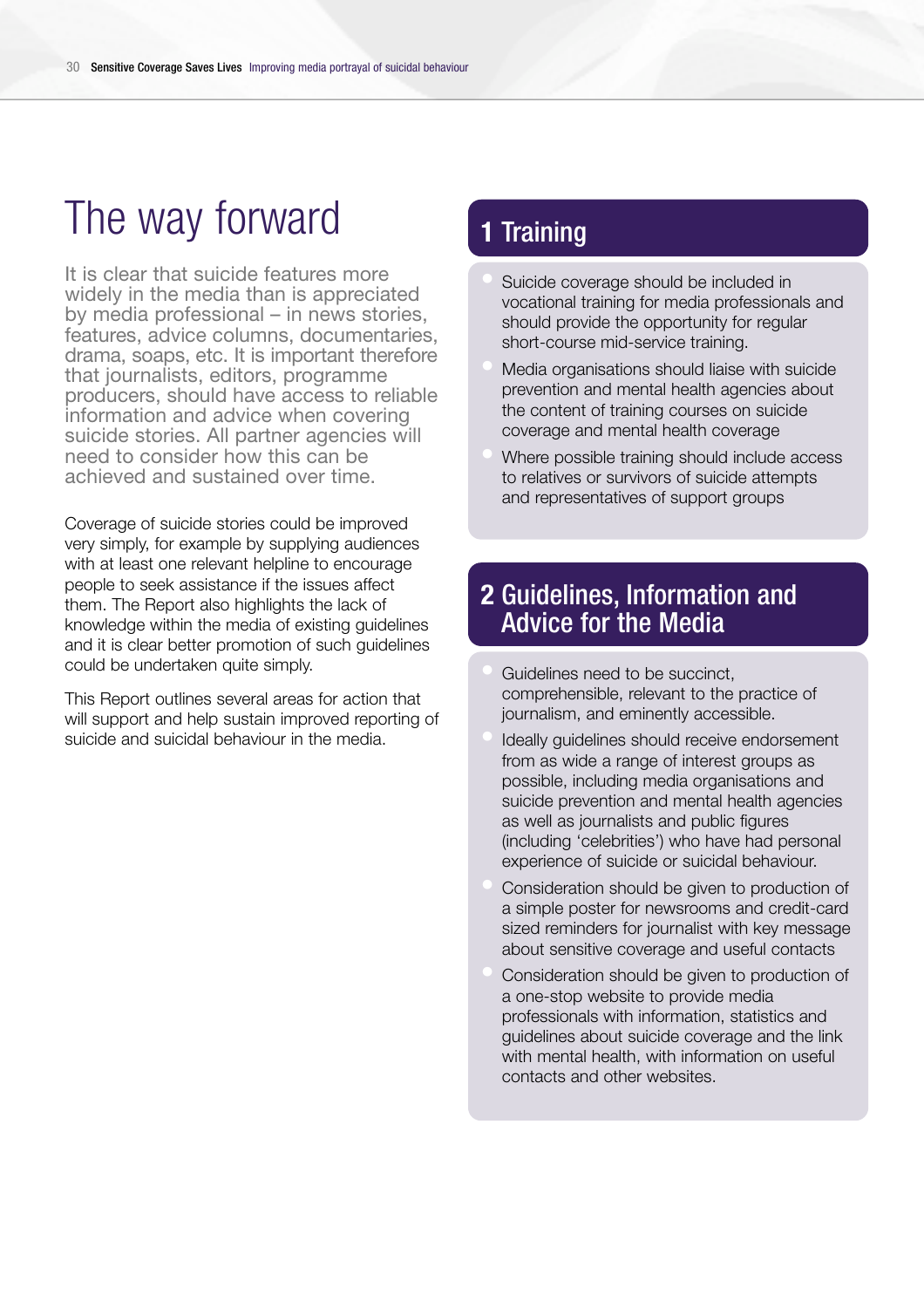#### **3** Joint action

- It is important for media, suicide prevention and mental health agencies to work together when there are issues of mutual concern. The consultation on the Draft Coroner Reform Bill provides an important opportunity for all partner agencies to work together to help media adhere to the new ruling whilst at the same time avoiding unnecessary restrictions being placed on the freedom of the press to report issues.
- Following the introduction of a new subclause into the Editors' Code of Practice on deterring the risk of suicides, the PCC will need to work with editors to limit breaches of the new sub-clause. Meanwhile suicide prevention and mental health agencies should monitor and consider challenging suspected breaches of the Code in print publications, and seek direct contact with print and broadcast editors and regulators where appropriate.
- Copies of this report and its recommendations should be distributed as widely as possible among media organisations, associations and regulators, journalism training institutions, suicide prevention and mental health agencies.
- Finally, it is clear that more effective partnership working by the relevant agencies will help in taking forward the findings from this report and to bring about more sensitive coverage of suicide and suicidal behaviour which will help to discourage suicides and therefore save lives.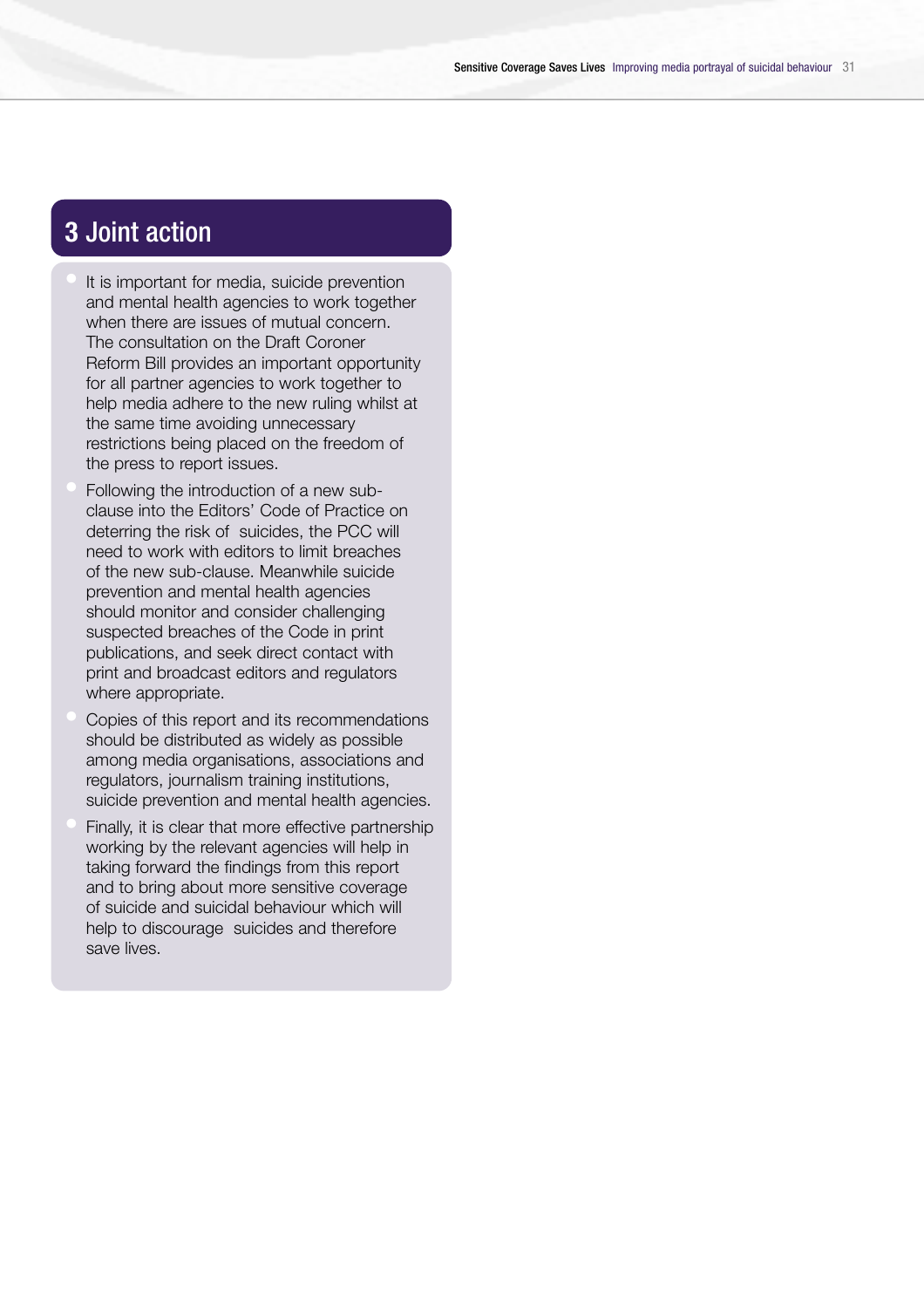# Sensitive Coverage Saves Lives

Improving media portrayal of suicidal behaviour

| Editor                     | Mike Jempson<br>(Director, The MediaWise Trust) Visiting<br>Professor in Media Ethics, Lincoln University                |
|----------------------------|--------------------------------------------------------------------------------------------------------------------------|
| <b>Interviews</b>          | <b>Rich Cookson</b><br>(Freelance journalist)<br><b>Terry Williams</b><br>(Media in Mind)                                |
| <b>Survey analysis</b>     | Einar Thorsen<br>(PhD scholar, School of Cultural Studies,<br>University of West of England)                             |
| Media analysis             | Rich Cookson & Mike Jempson                                                                                              |
| <b>Additional research</b> | Amadu Khan & Pearl Thevanayagam<br>(Freelance journalists)                                                               |
| <b>Advisory Panel</b>      | Dr Franklin Apfel<br>(World Health Communication Associates)<br>Mike Cobb<br>(Samaritans)                                |
|                            | <b>Charlotte Barry</b><br>(Journalism lecturer, University College Falmouth)                                             |
|                            | Keith Foster<br>(Suicide Prevention Strategy<br>Implementation Lead, National Institute for<br>Mental Health in England) |
|                            | <b>Robert Westhead</b><br>(Shift stigma Programme)                                                                       |